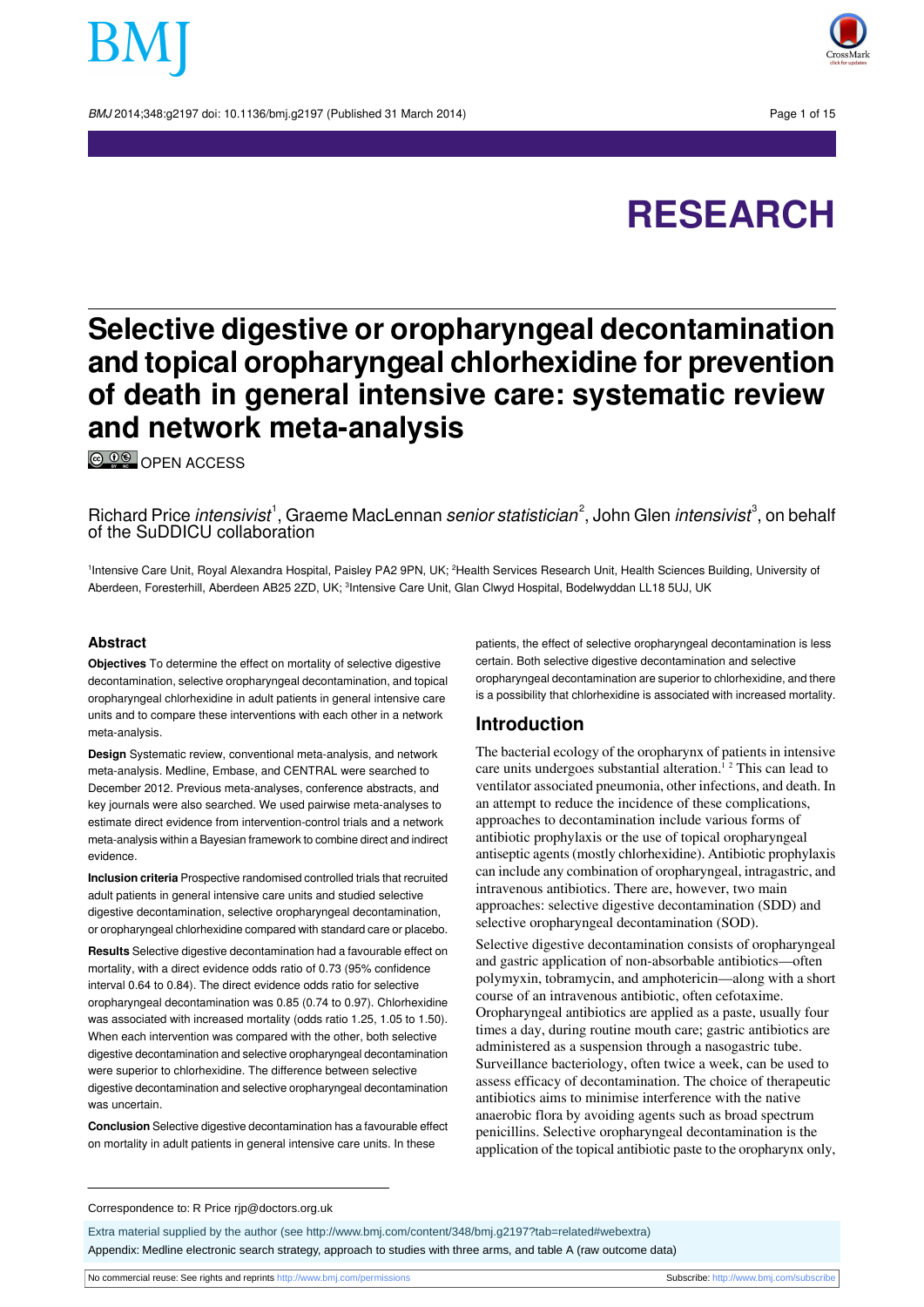without enteral or empirical intravenous antibiotics.<sup>3</sup> Chlorhexidine is applied as part of routine mouth care in gel or liquid form up to four times a day.

There has been considerable debate about the role of antibiotic prophylaxis,<sup>46</sup> and antibiotic prophylaxis is seldom used in the United Kingdom.<sup>7</sup> Topical oropharyngeal antiseptic agents (usually chlorhexidine) have, by contrast, gained more widespread acceptance and appear as a key recommendation in  $UK$ <sup>8</sup> European,<sup>9</sup> and  $US^{10}$  guidelines. Nevertheless, interest in this topic remains current. $11$ 

Numerous meta-analyses of antibiotic and antiseptic prophylaxis have been published over the years. A 2009 Cochrane review suggested that mortality was significantly reduced by selective digestive decontamination.<sup>12</sup> Another review and meta-analysis from 2007 concluded that mortality was unaffected by oropharyngeal antibiotic or antiseptic decontamination.<sup>13</sup> More recent meta-analyses of oropharyngeal antiseptics (mostly chlorhexidine) have focused on the incidence of ventilator associated pneumonia, $14-16$  although some meta-analyses of oropharyngeal chlorhexidine have reported a trend towards increased mortality.<sup>15 17</sup>

Despite the favourable results seen in meta-analyses of selective digestive decontamination, interpretation should be tempered by the use of standard care as a control group in the contributory trials. Given the likely widespread use of chlorhexidine, any putative mortality advantage of selective digestive decontamination or selective oropharyngeal decontamination needs to be re-defined. As we are not aware of any clinical trials directly comparing selective digestive decontamination or selective oropharyngeal decontamination with topical chlorhexidine, we aimed to use a network meta-analysis to compare the effect of these interventions on mortality. This required us to undertake an updated systematic review looking for randomised controlled trials reporting the effect of selective digestive decontamination, selective oropharyngeal decontamination, and topical chlorhexidine on mortality in adult patients in general intensive care units. We also wanted to update conventional intervention-control meta-analyses of the three interventions in light of any recent studies. We elected not to study the outcome of ventilator associated pneumonia as we consider mortality to be the most robust outcome, and this was the focus of recent large trials of selective digestive decontamination.<sup>18</sup><sup>19</sup>

## **Method**

#### **Sources of data**

We searched Medline, Embase, and the Cochrane Register of Clinical Trials from 1984 until December 2012. We constructed a search strategy around patients in intensive care, intervention with antibiotic or antiseptic prophylaxis, and the outcome of death. The Medline search strategy is shown in the appendix and similar strategies were applied to the Embase and CENTRAL databases. There were no language restrictions. We screened results of the database searches by title and abstract. Given the extent of previous systematic reviews, we reviewed recent meta-analyses (published from 2005 to 201212-16 20-28) for included studies that were missed in database searches. Congress abstracts were searched from 2005 to 2012 for the European Society for Intensive Care Medicine, Society for Critical Care Medicine, Symposium of Intensive Care and Emergency Medicine, and Chest. The contents pages of the journals Intensive Care Medicine, Critical Care Medicine, Chest, Critical Care, American Journal of Respiratory and Critical Care Medicine, Journal of Hospital Infection, and Infection Control

and Hospital Epidemiology were reviewed from January 2005 to December 2012. The website controlled-trials.com was used to search registers of clinical trials. We did not search for unpublished studies or contact experts in the field. We wrote to authors if indicated.

#### **Inclusion criteria**

We sought prospective randomised controlled clinical trials in adult patients in general intensive care units. We did not stipulate placebo control or blinding. We defined "selective digestive decontamination" as the application of a combination of poorly absorbable antibiotics to the oropharynx and the stomach combined with empirical intravenous antibiotics. "Selective oropharyngeal decontamination" was defined asthe application of a combination of poorly absorbable antibiotics only to the oropharynx. "Chlorhexidine" was defined as the application of any concentration of chlorhexidine in any formulation to the oropharynx. The control group must have received only standard care or placebo.

#### **Exclusion criteria**

We excluded trials that recruited only children, populations not in intensive care, and specialised populations (such as cardiac surgery and liver transplantation). We excluded trials in which both groups received active topical drugs or in which the control group received empirical intravenous antibiotics. Finally we excluded studies combining oropharyngeal and gastric application of antibiotics or gastric or subglottic application alone from the selective oropharyngeal decontamination meta-analysis.

#### **Quality assessment**

We summarised potential biases with the Cochrane risk of bias tool. There are six domains: sequence generation; allocation concealment; blinding; if the outcomes reported were prespecified; completeness of outcome data; and other potential sources of bias. We have also presented information on each study to show potential issues of clinical heterogeneity.

#### **Data extraction**

Results were extracted from the included studies, from our own communication with authors, or from previous meta-analyses if intention to treat data had been verified with the original study authors.

#### **Consensus**

Two authors (RP, JG) independently performed study inclusion, data extraction, and quality assessment. Disagreement at the stage of abstract screening was resolved by inclusion of the full paper for review. Disagreement at later stages was resolved by discussion. Our approaches to studies with a three arm design are presented in the appendix.

#### **Statistical methods**

#### Intervention-control pairwise meta-analyses

We summarised data from each study with log odds ratios and 95% confidence intervals. This approach was used to allow the inclusion of the study by de Smet and colleagues,<sup>19</sup> which used a cluster randomised crossover design analysed by the authors using multilevel logistic regression. We used the log oddsratios and standard errors that de Smet and colleagues<sup>19</sup> reported and calculated the log odds ratios and standard errors for the remaining studies based on the reported events and sample sizes.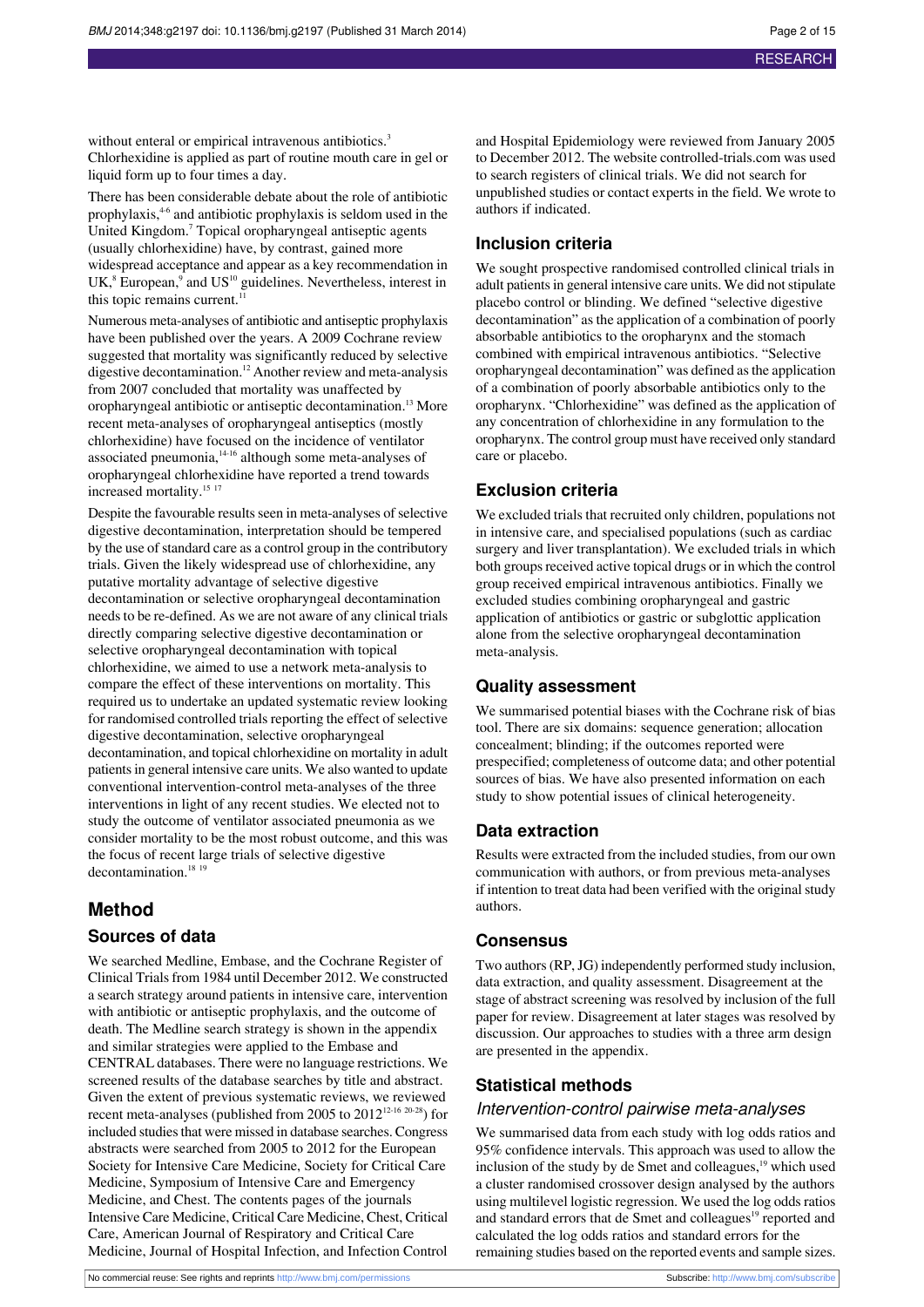Forest plots are included as a visual aid to interpret the direct evidence. Pairwise meta-analyses were done in Review Manager (RevMan), version 5.0 (Cochrane Collaboration, 2008).

#### Network meta-analysis

We used a generalised linear modelling framework as outlined in Dias and colleagues<sup>29</sup> to do a network meta-analysis. A "trial level" approach was used, in which the data modelled were the summary log odds ratios and standard errors for each trial as outlined above. All model parameters were estimated within a Bayesian framework with WinBUGS software.<sup>30</sup> We present estimates of treatment effects as odds ratios and 95% central credible intervals (CrI). The credible interval shows the degree of uncertainty around estimated treatment effects.

We also calculated individual estimates of the probability of death for each intervention. These estimates were derived from the model by using a baseline distribution for the probability of death in the control group, in combination with the odds ratio between each intervention and control. Vague prior distributions were used on the necessary parameters: the log odds ratios of intervention procedures versus control and the standard deviation between studies. A run-in period of 50 000 iterations was adequate to achieve convergence, and a further 100 000 samples were taken.

#### **Results**

#### **Systematic review**

We identified 29 studies as suitable for inclusion<sup>18 19 31-57</sup> (figure [1⇓](#page-13-0)). Tables 1-[3⇓](#page-5-0)[⇓](#page-6-0)[⇓](#page-7-0) show the components of the Cochrane risk of bias tool for each intervention. Tables 4-[6⇓](#page-6-0)[⇓](#page-8-0)[⇓](#page-9-0)[⇓](#page-10-0) show areas of potential clinical heterogeneity between the studies and our data source. Raw outcome data are presented in table A in the appendix.

#### **Intervention-control pairwise meta-analyses**

The random effects estimate for selective digestive decontamination compared with control on mortality gave an odds ratio of 0.73 (95% confidence interval 0.64 to 0.84), favouring selective digestive decontamination (fig 2[⇓\)](#page-13-1). For selective oropharyngeal decontamination and chlorhexidine the odds ratios were 0.85 (0.74 to 0.97) and 1.25 (1.05 to 1.50), respectively (figs 3[⇓](#page-14-0) and 4[⇓\)](#page-14-1). The only direct evidence for selective digestive decontamination compared with selective oropharyngeal decontamination was from a single trial,<sup>19</sup> which gave an oddsratio of 0.97 (0.79 to 1.18). Results are summarised in table [7⇓](#page-11-0).

#### **Results of network meta-analyses**

The odds ratios (95% credible interval) for mortality for active treatment compared with control were 0.74 (0.63 to 0.86) for selective digestive decontamination, 0.82 (0.62 to 1.02) for selective oropharyngeal decontamination, and 1.23 (0.99 to 1.49) for chlorhexidine (table 7[⇓\)](#page-11-0). For the comparison between treatments, the odds ratios were  $0.61$  ( $0.47$  to  $0.78$ ) for selective digestive decontamination compared with chlorhexidine and 0.67 (0.48 to 0.91) for selective oropharyngeal decontamination compared with chlorhexidine. There was uncertainty around the difference between selective digestive decontamination and selective oropharyngeal decontamination. Table 8 shows probabilistic ranking of interventions[⇓](#page-12-0).

#### **Discussion**

Using a network meta-analysis to compare each intervention indirectly, we conclude that both selective digestive decontamination and selective oropharyngeal decontamination are superior to chlorhexidine in preventing death in adults in intensive care. This suggests that the mortality advantage of both these options remains relevant even if chlorhexidine is widely used. Any difference between these treatments is inconclusive, with considerable uncertainty.

Our finding that selective digestive decontamination is associated with a survival benefit in adults in general intensive care units agrees with the conclusions of earlier meta-analyses, but we have now integrated the results of a large cluster randomised crossover trial. Results were similar with both conventional and Bayesian analysis. Selective oropharyngeal decontamination was associated with a reduction in death in the meta-analysis of direct evidence. Contrary to our expectations, use of oropharyngeal chlorhexidine was associated with an increase in mortality in adults in general intensive care units.

#### **Limitations of our study**

Despite our inclusion criteria, our results are limited by the inevitable heterogeneity among the included studies (tables 4-[6⇓](#page-8-0)[⇓](#page-9-0)[⇓](#page-10-0)), with some common themes.

Within the chlorhexidine studies, the concentration of chlorhexidine used varied from 0.12% to 2% and the number of daily applications varied from one to four. In addition, the duration of the course of treatment varied and in one study was limited to seven days.<sup>54</sup>

Within the selective digestive decontamination studies, most were not blinded and were not placebo controlled. Of those that were blinded,<sup>36</sup> 38 39 only one explicitly reported concealment of microbial culture results.<sup>39</sup> We consider that thislack of blinding would have had the least influence on the robust outcome of mortality. We could not find any suggestion of differential treatment of patients in the active treatment group over control patients, although we cannot entirely exclude it. Infected patients were excluded in three studies. $34\frac{37}{38}$  There was some variability in the exact antimicrobial regimen used; the influence of different regimens has previously been discussed $58$  and has been shown to influence at least infective outcomes.<sup>42</sup> Two studies differed slightly in their protocols by locally decontaminating blind bowel loops and tracheal stomas and by treating persistent tracheal colonisation with aerosolised polymyxin or amphotericin.<sup>18</sup><sup>19</sup>

For each included selective digestive decontamination study, the total proportion of patients in the intensive care unit that were included in the trial was generally unclear. The only included study to use a whole unit approach<sup>18</sup> showed a mortality benefit that was greater than that seen in meta-analyses (although problems with this study have been highlighted.)<sup>59 60</sup> Thus the generalisability of these studies to a unit where selective digestive decontamination or selective oropharyngeal decontamination is applied to every patient needs to be considered as selective digestive decontamination can alter the ecology of the unit.<sup>32 61 62</sup>

When we considered all studies, there was variability in the minimum predicted ventilator time or stay in the intensive care unit. The proportion of ventilated patients varied from 36% in one study $\frac{1}{25}$  to 100%.

A network meta-analysis rests on the comparability of a common control group. Given the temporal variation (year of publication ranging from 1989 to 2011) and wide geographic representation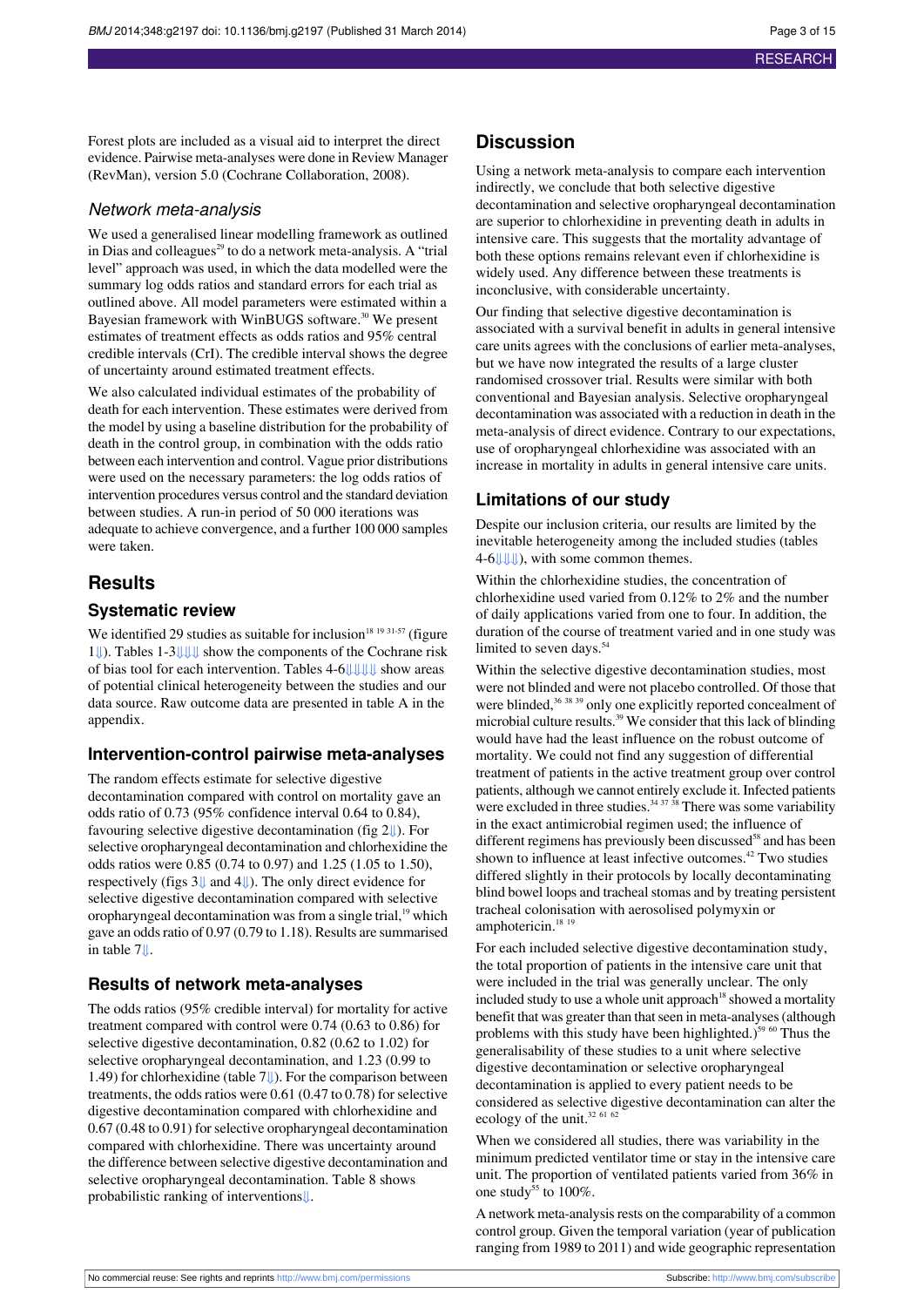(tables 4-[6⇓](#page-8-0)[⇓](#page-9-0)[⇓\)](#page-10-0), there is probably variation among the control groups of the included studies. Control group treatments were generally poorly detailed, although we have identified some variation—for example, the use of topical bicarbonate<sup>48 50</sup> or potassium permanganate.<sup>55</sup> When other control group treatments were described, they were generally limited to the use of gastric ulcer protection or non-pharmacological mouth care strategies.

When we considered the effect of chlorhexidine on mortality, mortality was not the primary outcome of any of the included studies and a significant increase in mortality was seen in only one<sup>54</sup> of the 11 studies. Additionally, we are aware of one further study<sup>63</sup> of the use of oropharyngeal chlorhexidine that could have fulfilled our inclusion criteria, but we were unable to include it as we could not obtain mortality data.

#### **Implications of this study**

In adult patients in general intensive care units, and within the limits of a network meta-analysis, we propose that both selective digestive decontamination and selective oropharyngeal decontamination are superior to chlorhexidine. In keeping with results of earlier studies, we have shown that selective digestive decontamination is associated with reduced mortality. We raise the possibility that oropharyngeal chlorhexidine might be associated with an increase in mortality, and we therefore question whether oropharyngeal chlorhexidine is "safe and effective."<sup>11</sup> Certainly our findings are at odds with the apparently favourable effects of chlorhexidine on the incidence of ventilator associated pneumonia,<sup>14-16</sup> although the attributable mortality of this might be small.<sup>64</sup> We consider that the role of oropharyngeal chlorhexidine in these patients needs to be explored further. We agree that it would be appropriate to undertake additional prospective studies comparing selective digestive decontamination, selective oropharyngeal decontamination, and chlorhexidine<sup>11 65</sup> after barriers to implementation or any further trials have been explored.<sup>66</sup>

We thank Amanda Wright for librarian services, Silvia Hernandez for translation services and obtaining additional information from a study author, and Artur Pryn. We also thank Angela Berry, Cindy Munro, and Frank Scannapieco for providing additional data; and Fernando Bellissimo Rodrigues, Michele Darby, Mirelle Koeman, Mercedes Palomar, and Miguel Sanchez Garcia for providing additional information. Contributors: RP and GM designed the study. RP and JG did the literature search, reviewed studies for inclusion, assessed the included studies, and extracted data. GM analysed the data. All three authors wrote, reviewed, and then approved the manuscript. RP is guarantor.

Funding: This research received no specific grant from any funding agency in the public, commercial, or not-for-profit sectors.

Competing interests: All authors have completed the ICMJE uniform disclosure form at [www.icmje.org/coi\\_disclosure.pdf](http://www.icmje.org/coi_disclosure.pdf) and declare: no support from any organisation for the submitted work; no financial relationships with any organisations that might have an interest in the submitted work in the previous three years; no other relationships or activities that could appear to have influenced the submitted work. Ethical approval: Not required.

Data sharing: No additional data available.

Transparency: The lead author (the manuscript's guarantor) affirms that the manuscript is an honest, accurate, and transparent account of the study being reported; that no important aspects of the study have been omitted; and that any discrepancies from the study as planned (and, if relevant, registered) have been explained.

1 Johanson WG, Pierce AK, Sanford JP, Thomas GD. Nosocomial respiratory infections with Gram-negative bacilli: the significance of colonization of the respiratory tract. Ann Int Med 1972;77:701-6.

- 2 Garrouste-Orgeas M, Chevret S, Arlet G, Marie O, Rouveau M, Popoff N, et al. Oropharyngeal or gastric colonization and nosocomial pneumonia in adult intensive care unit patients a prospective study based on genomic DNA analysis. Am J Respir Crit Care Med 1997;156:1647-55.
- 3 De Smet A-M, Bonten MJ, Kluytmans JA. For whom should we use selective
- decontamination of the digestive tract? Curr Opin Infect Dis 2012;25:211-7. 4 Bonten MJ Brun-Buisson C, Weinstein RA. Selective decontamination of the digestive
- tract: to stimulate or stifle. Intensive Care Med 2003;29:672-6. 5 Van Saene HK, Petros AJ, Ramsay G, Baxby D. All great truths are iconoclastic: selective decontamination of the digestive tract moves from heresy to level 1 truth. Intensive Care Med 2003;29:677-90.
- 6 Kollef MH. Selective digestive decontamination should not be routinely employed. Chest 2003;123:464-8S.
- 7 Bastin AJ, Ryanna KB. Use of selective decontamination of the digestive tract in United Kingdom intensive care units. Anaesthesia 2009;64:46-9.
- 8 National Institute for Health and Clinical Excellence. Technical patient safety solutions for ventilator-associated pneumonia in adults. [www.nice.org.uk/nicemedia/pdf/](http://www.nice.org.uk/nicemedia/pdf/PSG002Guidance.pdf) [PSG002Guidance.pdf](http://www.nice.org.uk/nicemedia/pdf/PSG002Guidance.pdf)
- 9 Rello J, Lode H, Cornaglia G, Masterton R. A European care bundle for the prevention of ventilator associated pneumonia. Intensive Care Med 2010;36:773-80.
- 10 How-to Guide: prevent ventilator-associated pneumonia. Institute for Healthcar Improvement, 2012. [www.ihi.org.](http://www.ihi.org)
- 11 Walden AP, Bonten MJ, Wise MP. Should selective digestive decontamination be used in critically ill patients? BMJ 2012;345:e6697.
- 12 Liberati A, D'Amico R, Pifferi S, Torri V, Brazzi L, Parmelli E. Antibiotic prophylaxis to reduce respiratory tract infections and mortality in adults receiving intensive care. Cochrane Database Syst Rev 2009;4:CD000022.
- 13 Chan EY, Ruest A, Meade MO, Cook DJ. Oral decontamination for prevention of pneumonia in mechanically ventilated adults: systematic review and meta-analysis. BMJ 2007;334:889-93.
- 14 Labeau SO, Van de Vyver K, Brusselaers N, Vogelaers D, Blot SI. Prevention of ventilator-associated pneumonia with oral antiseptics: a systematic review and meta-analysis. Lancet Infect Dis 2011;11:845-54.
- 15 Pileggi C, Bianco A, Flotta D, Nobile CGA, Pavia M. Prevention of ventilator-associated pneumonia, mortality and all intensive care unit acquired infections by topically applied antimicrobial or antiseptic agents: a meta-analysis of randomized controlled trials in intensive care units. Crit Care 2011;15:R115.
- 16 Carvajal C, Pobo A, Diaz E, Lisboa T, Llaurado M, Rello J. Higiene oral con clorhexidina para la prevencion de neumonia en pacientes intubatos: revision sistematica de ensayos .<br>clinicos aleatorizados. Med Clin (Barc) 2010;135:491-7.
- 17 Pugh RJ, Rathbone P. Oral chlorhexidine to prevent nosocomial pneumonia in critically ill patients: a systematic review and meta-analysis. Crit Care 2010;14(suppl 1):85.
- 18 De Jonge E, Schultz MJ, Spanjaard L, Bossuyt PM, Vroom MB, Dankert J, et al. Effects of selective decontamination of digestive tract on mortality and acquisition of resistant bacteria in intensive care: a randomised controlled trial. Lancet 2003;362:1011-6.
- 19 De Smet AM, Klutymans JA, Cooper BS, Mascini EM, Benus RF, van der Werf TS, et al. Decontamination of the digestive tract and oropharynx in ICU patients. N Engl J Med 2009;360:20-31.
- 20 Chlebicki MP, Safdar N. Topical chlorhexidine for prevention of ventilator-associated pneumonia: a meta-analysis. Crit Care Med 2007;35:595-602.
- 21 Kola A, Gastmeier P. Efficacy of oral chlorhexidine in preventing lower respiratory tract infections. Meta-analysis of randomized controlled trials. J Hosp Inf 2007;66:207-16.
- 22 Pineda LA, Saliba RG, El Solh AA. Effect of oral decontamination with chlorhexidine on the incidence of nosocomial pneumonia: a meta-analysis. Crit Care 2006;10:R35.
- 23 Schultz MJ, Haas LE. Antibiotics or probiotics as preventive measures ag ventilator-associated pneumonia: a literature review. Crit Care 2011;15:R18.
- 24 Silvestri L, van Saene HKF, Zandstra DF, Marshall JC, Gregori D, Gullo A. Impact of selective decontamination of the digestive tract on multiple organ dysfunction syndrome: systematic review of randomized controlled trials. Crit Care Med 2010;38:1370-6.
- 25 Silvestri L, van Saene H K F, Weir I, Gullo A. Survival benefit of the full selective digestive decontamination regimen. J Crit Care 2009;24:474.e7-14.
- 26 Silvestri L, van Saene H K F, Casarin A, Berlot G, Gullo A. Impact of selective decontamination of the digestive tract on carriage and infection due to Gram-negative and Gram-positive bacteria: a systematic review of randomised controlled trials. Anaesth Intensive Care 2008;36:324-38.
- 27 Silvestri L, van Saene HK, Milanese M, Gregori D, Gullo A. Selective decontamination of the digestive tract reduces bacterial bloodstream infection and mortality in critically ill patients. Systematic review of randomised controlled trials. J Hosp Infect 2007;65:187-203.
- 28 Van Till JWO, van Ruler O, Lamme B, Weber RJ, Reitsma JB, Boermeester MA. Single-drug therapy or selective decontamination of the digestive tract as antifungal prophylaxis in critically ill patients: a systematic review. Crit Care 2007;11:R126.
- 29 Dias S, Welton NJ, Sutton AJ, Ades AE. A generalised linear modelling framework for pairwise and network meta-analysis of randomised controlled trials. NICE DSU Technical
- Support Document 2. 2012. [www.nicedsu.org.uk](http://www.nicedsu.org.uk) 30 Lunn DJ, Thomas A, Best N, Spiegelhalter D. WinBUGS—a Bayesian modelling framework: concepts, structure, and extensibility. Statistics Computing 2000;10:325-37.
- 31 Aerdts SJ, van Dalen R, Clasener HA, Festen J, van Lier HJ, Vollard EJ. Antibiotic prophylaxis of respiratory tract infection in mechanically ventilated patients: a prospective, blinded, randomised trial of a novel regimen. Chest 1991;100:783-91.
- 32 Blair P, Rowlands BJ, Lowry K, Webb H, Armstrong P, Smilie J. Selective decontamination of the digestive tract: a stratified, randomised, prospective study in a mixed intensive care unit. Surgery 1991;110:303-10.
- 33 Boland JP, Sadler DL, Stewart WA, Wood DJ, Zerick W, Snodgrass KR. Reduction of nosocomial respiratory tract infection in the multiple trauma patient requiring mechanical ventilation by selective parenteral and enteral antisepsis regimen (SPEAR) in the intensive care unit. XVII Congress of Chemotherapy, 1991.
- 34 Cockerill FR, Muller SR, Anhalt JP, Marsh HM, Farnell MB, Mucha P, et al. Prevention of infection in critically ill patients by selective decontamination of the digestive tract. Ann Intern Med 1992;117:545-53.
- 35 Jacobs S, Foweraker JE, Roberts SE. Effectiveness of selective decontamination of the digestive tract in an ICU with a policy encouraging a low gastric pH. Clin Intensive Care 1992;3:52-8.
- 36 Krueger WA, Lenhart F-P, Neeser G, Ruckdeschel G, Schreckhase H, Eissnet H-J, et al. Influence of combined intravenous and topical antibiotic prophylaxis on the incidence of infections, organ dysfunctions and mortality in critically ill surgical patients: a prospective,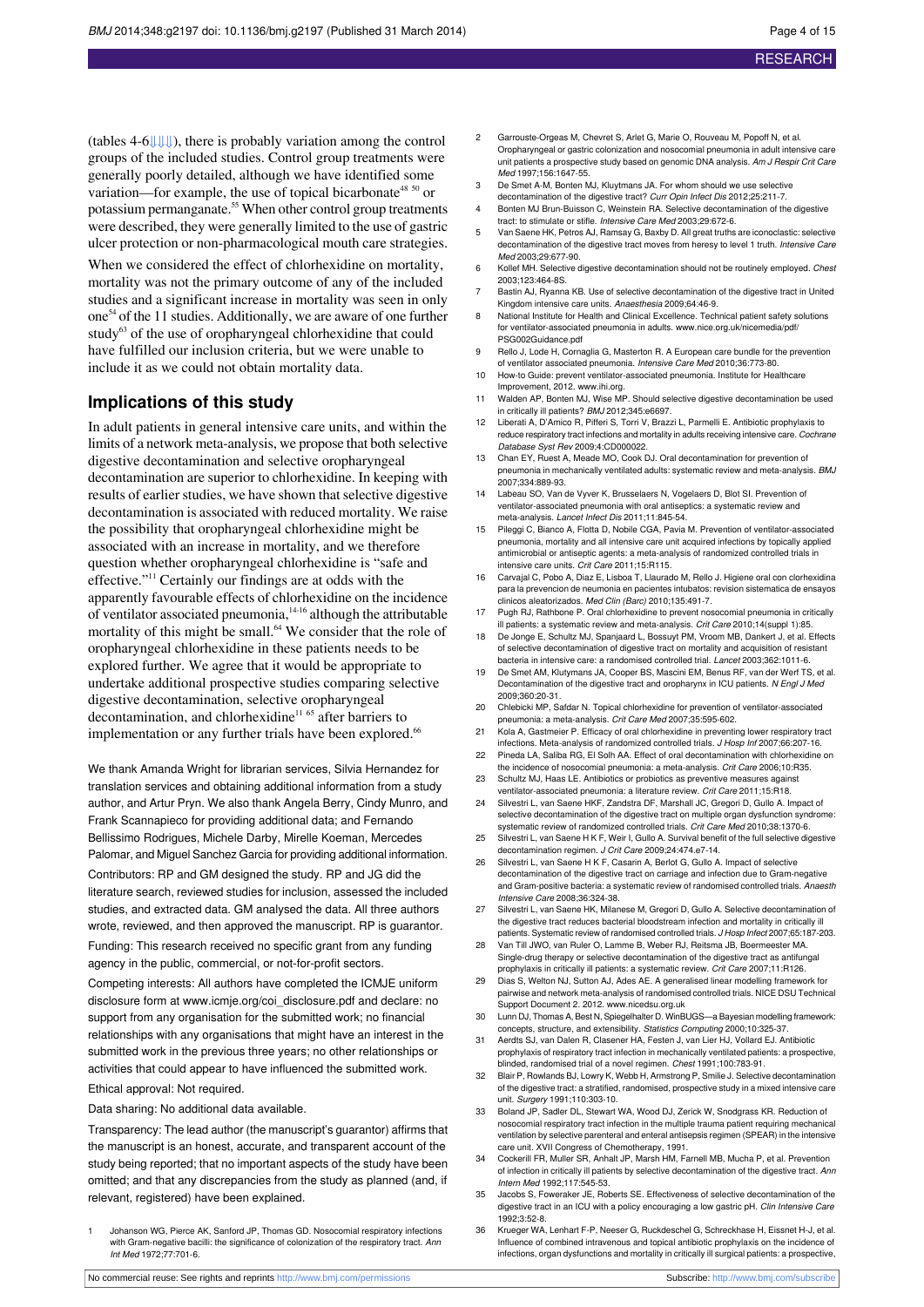#### **What is already known on this topic**

Numerous studies and meta-analyses have shown a mortality benefit with use of selective digestive decontamination in patients in intensive care

Meta-analyses have shown that oropharyngeal chlorhexidine is associated with a reduced incidence of ventilator associated pneumonia, without a measurable effect on mortality

#### **What this paper adds**

This network meta-analysis showed that both selective digestive decontamination and selective oropharyngeal decontamination confer a mortality benefit when compared with chlorhexidine in adult patients in general intensive care units

In these patients, selective digestive decontamination was associated with reduced mortality, as in earlier meta-analyses, but the current analysis integrated a large recent cluster crossover study

It is possible that use of chlorhexidine is associated with an increase in mortality

stratified, randomised, double blind placebo controlled clinical trial. Am J Respir Crit Care Med 2002;166:1029-37.

- 37 Palomar M, Alvarez-Lerma F, Jorda R, Bermejo B. Prevention of nosocomial infection in mechanically ventilated patients: selective digestive decontamination versus sucralfate. Clin Intensive Care 1997;8:228-35.
- 38 Rocha LA, Martin MJ, Pita S, Paz J, Seco C, Margusino L, et al. Prevention of nosocomial infection in critically ill patients by selective decontamination of the digestive tract: a randomised, double-blind, placebo controlled study. Intensive Care Med 1992;18:398-404.
- 39 Sanchez Garcia M, Cambronero Galache JA, Lopez Diaz J, Cerda Cerda E, Rubio Blasco J, Gomez Aguinaga MA, et al. Effectiveness and cost of selective decontamination of the digestive tract in critically ill intubated patients: a randomised, double-blind, placebo controlled multicentre trial. Am J Respir Crit Care Med 1998;158:908-16.
- 40 Stoutenbeek CP, van Saene HK, Little RA, Whitehead A. The effect of selective decontamination of the digestive tract on mortality in multiple trauma patients: a multi-center randomised controlled trial. Intensive Care Med 2007;33:261-70.
- 41 Ulrich C, Harinck-de Weerd JE, Bakker NC, Jacz K, Doornbos L, de Ridder VA. Selective decontamination of the digestive tract with norfloxacin in the prevention of ICU acquired infections: a prospective randomised study. Intensive Care Med 1989;15:424-31.
- 42 Verwaest C, Verhaegen J, Ferdinande P, Schetz M, van den Berghe G, Verbist L, et al. Randomised, controlled trial of selective digestive decontamination in 600 mechanically ventilated patients in a multidisciplinary intensive care unit. Crit Care Med 1997;25:63-71.
- 43 Winter R, Humphreys H, Pick A, MacGowan AP, Willatts SM, Speller DC. A controlled trial of selective decontamination of the digestive tract in intensive care and its effect on nosocomial infection. J Antimicrob Chemother 1992;30:73-87.
- 44 Bergmans DC, Bonten MJ, Gaillard CA, Paling JC, van der Geest S, van Tiel FH, et al. Prevention of ventilator-associated pneumonia by oral decontamination: a prospective, randomised, double-blind, placebo-controlled study. Am J Respir Crit Care Med 2001;164:382-8.
- 45 Pugin J, Auckenthaler R, Lew DP, Suter PM. Oropharyngeal decontamination decreases incidence of ventilator-associated pneumonia. JAMA 1991;265:2704-10.
- 46 Rios F, Maskin B, Saenz Valiente A, Galante A, Cazes Camarero P, Aguilar L, et al. Prevention of ventilator associated pneumonia (VAP) by oral decontamination (OD). Prospective, randomised, double-blind, placebo-controlled study. Proceedings of the American Thoracic Society 2005:A820.
- 47 Bellissimo-Rodrigues F, Bellissimo-Rodrigues WT, Viana JM, Teixeria GC, Nicolini E, Auxiliadora-Martins M, et al. Effectiveness of oral rinse with chlorhexidine in preventing nosocomial respiratory tract infections among intensive care unit patients. Infect Control Hosp Epidemiol 2009;30:952-8.
- 48 Berry AM, Davidson PM, Masters J, Rolls K, Ollerton R. Effects of three approaches to standardized oral hygiene to reduce bacterial colonization and ventilator associated pneumonia in mechanically ventilated patients: a randomised control trial. Int J Nursing Stud 2011;48:681-8.
- Cabov T, Marcan D, Husedznovic I, Skrlin-Subic J, Bosnjak D, Sestan-Crnek S, et al. The impact of oral health and 0.2% chlorhexidine oral gel on the prevalence of nosocomial infections in surgical intensive care patients: a randomized placebo controlled study. Wien Klin Wochenschr 2010;122:397-404.
- 50 Fourrier F, Cau-Pottier E, Boutigny H, Roussel-Delvallez M, Jourdain M, Chopin C. Effects of dental plaque antiseptic decontamination of bacterial colonization and nosocomial infections in critically ill patients. Intensive Care Med 2000;26:1239-47.
- Fourrier F, Dubois D, Pronnier P, Herbecq P, Leroy O, Desmettre T, et al. Effect of gingival and dental plaque antiseptic decontamination on nosocomial infections acquired in the intensive care unit: a double-blind placebo-controlled multicenter study. Crit Care Med 2005;33:1728-35.
- 52 Koeman M, van der Ven AJ, Hak E, Joore HC, Kaasjager K, de Smet AM, et al. Oral decontamination with chlorhexidine reduces the incidence of ventilator-associated neumonia. Am J Respir Crit Care Med 2006;173:1348-55.
- 53 MacNaughton PD, Bailey J, Donlin N, Branfield P, Williams A, Rowswell H. A randomised controlled trial assessing the efficacy of oral chlorhexidine in ventilated patients. Intensive Care Med 2004;30:S12.
- 54 Munro CL, Grap MJ, Jones DJ, McClish DK, Sessler CN. Chlorhexidine, toothbrushing and preventing ventilator associated pneumonia in critically ill adults. Am J Crit Care 2009;18:428-38.
- 55 Panchabhai TS, Dangayach NS, Krishnan A, Kothari VM, Karnad DR. Oropharyngeal cleansing with 0.2% chlorhexidine for prevention of nosocomial pneumonia in critically ill patients. Chest 2009;135:1150-6.
- 56 Scannapieco FA, Yu J, Raghavendran K, Vacanti A, Owens SI, Wood K, Mylotte JM. A randomized trial of chlorhexidine gluconate on oral bacterial pathogens in mechanically ventilated patients. Crit Care 2009;13:R117.
- 57 Tantipong H, Morkchareonpong C, Jaiyindee S, Thamlikitkul V. Randomised controlled trial and meta-analysis of oral decontamination with 2% chlorhexidine solution for the prevention of ventilator-associated pneumonia. Infect Control Hospital Epidemiol 2008;29:131-6.
- 58 Van Saene HK, Stoutenbeek CP, Stoller JK. Selective decontamination of the digestive tract in the intensive care unit: current status and future prospects. Crit Care Med 1992;20:691-703.
- 59 Verbrugh HA. Selective decontamination of digestive tract in intensive care. Lancet 2003;362:2117-8.
- 60 De Jonge E, Schultz M, Spanjaard L, Bossuyt P, Kesecioglu J. Selective decontamination of digestive tract in intensive care. Lancet 2003;362:2119-20.
- 61 Bonten MJ, Gaillard CA, Johanson WG, van Tiel FH, Smeets HG, van der Geest S, et al. Colonisation in patients receiving and not receiving topical antimicrobial prophylaxis. Am J Respir Crit Care Med 1994;150:1332-40.
- 62 Humphreys H, Winter R, Pick A. The effect of selective decontamination of the digestive tract on gastrointestinal enterococcal colonisation in ITU patients. Intensive Care Med 1992;18:459-63.
- 63 Tad-Y D, Soueidan A, Tehrani H, Visconti E, Bakoss I, El-Kass G, et al. Efficacy of chlorhexidine oral decontamination in the prevention of ventilator-associated pneumonia. Chest 2007;132:498a.
- 64 Bekaert M, Timsit J-F, Vansteelandt S, Depuydt P, Vesin A, Garrouste-Orgeas M, et al. Attributable mortality of ventilator-associated pneumonia. A reappraisal using causal analysis. Am J Respir Crit Care Med 2011;184:1133-9.
- 65 Oostdijk EA, Wittekamp BH, Brun-Buisson C, Bonten MJ. Selective deco European intensive care patients. Intensive Care Med 2012;38:533-8.
- 66 Cuthbertson BH, Francis J, Campbell MK, MacIntyre L, Seppelt I, Grinshaw J. A study of the perceived risks, benefits and barriers to the use of SDD in adult critical care units (the SuDDICU study). Trials 2010;11:117.

**Accepted:** 03 March 2014

#### Cite this as: BMJ 2014;348:g2197

This is an Open Access article distributed in accordance with the Creative Commons Attribution Non Commercial (CC BY-NC 3.0) license, which permits others to distribute, remix, adapt, build upon this work non-commercially, and license their derivative works on different terms, provided the original work is properly cited and the use is non-commercial. See: <http://creativecommons.org/licenses/by-nc/3.0/>.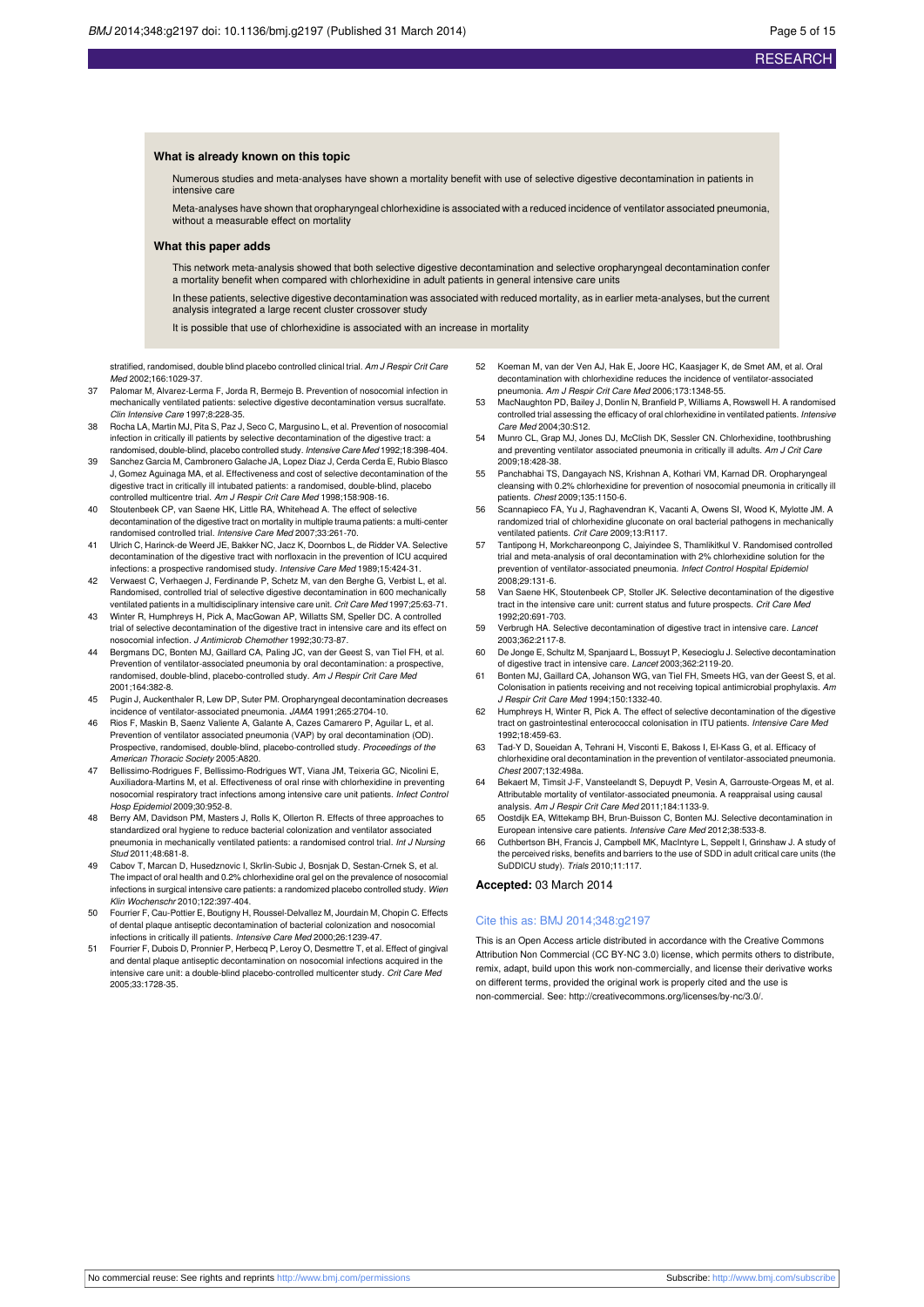## **Tables**

<span id="page-5-0"></span>Table 1| Methodological aspects of included trials on effect of selective digestive decontamination (SDD) for prevention of death in adults **in intensive care**

|                              | Adequate<br>sequence<br>generation | <b>Allocation</b><br>concealment | <b>Blinding</b> | <b>Outcome prespecified</b>                                 | Incomplete outcome data addressed                                                               | <b>Other bias</b>                                                      |
|------------------------------|------------------------------------|----------------------------------|-----------------|-------------------------------------------------------------|-------------------------------------------------------------------------------------------------|------------------------------------------------------------------------|
| Aerdts $31$                  | Yes                                | $Yes*12$                         | No              | Per protocol mortality reported<br>in published paper       | Intention to treat analysis possible from<br>previous communication with authors* <sup>12</sup> |                                                                        |
| Blair <sup>32</sup>          | Unclear                            | $Yes^{*12}$                      | No              | Mortality reported                                          | Intention to treat analysis possible from<br>data provided                                      |                                                                        |
| Boland <sup>33</sup>         | $Yes^{*12}$                        | Unclear                          | Yes             | Mortality not reported                                      | Intention to treat analysis possible from<br>previous communication with authors*12             | Published only in<br>abstract form                                     |
| Cockerill <sup>34</sup>      | Yes                                | Yes                              | No              | Mortality reported                                          | Intention to treat analysis performed                                                           |                                                                        |
| De Jonge <sup>18</sup>       | Yes                                | Yes                              | No              | Study powered for mortality.<br>Mortality reported          | Intention to treat analysis performed                                                           | Active and control ICUs,<br>potential for other<br>differences in care |
| De Smet <sup>19</sup>        | Yes                                | Yes                              | No              | Study powered for mortality.<br>Mortality reported          | Adjusted 28 day mortality used:<br>1979/1990 in standard care; 2018/2045<br>in SDD              | Statistical correction of<br>baseline differences<br>discussed         |
| Jacobs <sup>35</sup>         | Unclear                            | Yes                              | No              | Mortality reported                                          | Intention to treat analysis possible from<br>data provided                                      | Uncorrected relevant<br>baseline imbalance                             |
| Kreuger <sup>36</sup>        | Yes                                | Yes                              | Yes             | Mortality reported                                          | Intention to treat analysis performed                                                           |                                                                        |
| Palomar <sup>37</sup>        | Yes                                | $Yes^{*12}$                      | No              | Per protocol mortality reported<br>in published paper       | Intention to treat analysis possible from<br>previous communication with authors* <sup>12</sup> | Uncorrected relevant<br>baseline imbalance                             |
| Rocha <sup>38</sup>          | Yes                                | Yes                              | Yes             | Per protocol mortality reported<br>in published paper       | Intention to treat analysis possible from<br>previous communication with authors* <sup>12</sup> | Placebo group had high<br>mortality for the unit<br>norm               |
| Sanchez-Garcia <sup>39</sup> | Yes                                | Yes                              | Yes             | Mortality defined secondary<br>endpoint. Mortality reported | Intention to treat analysis performed                                                           |                                                                        |
| Stoutenbeek <sup>40</sup>    | Yes                                | Yes                              | No              | Mortality primary endpoint.<br>Mortality reported           | 401/405 analysed                                                                                | Minor baseline<br>imbalances.                                          |
| Ulrich <sup>41</sup>         | Unclear                            | $Yes^{*12}$                      | No              | Mortality reported (incomplete)                             | Intention to treat analysis possible from<br>previous communication with authors* <sup>12</sup> |                                                                        |
| Verwaest <sup>42</sup>       | Yes                                | Yes                              | No              | Mortality a defined endpoint.<br>Mortality reported         | Intention to treat analysis possible from<br>previous communication with authors* <sup>12</sup> |                                                                        |
| Winter $43$                  | Yes                                | Yes                              | No              | Mortality reported                                          | Intention to treat analysis performed                                                           |                                                                        |
|                              |                                    |                                  |                 |                                                             |                                                                                                 |                                                                        |

\*Information taken from Cochrane<sup>12</sup> or Chan<sup>13</sup> after their correspondence with authors.

No commercial reuse: See rights and reprints <http://www.bmj.com/permissions> Subscribe: <http://www.bmj.com/subscribe>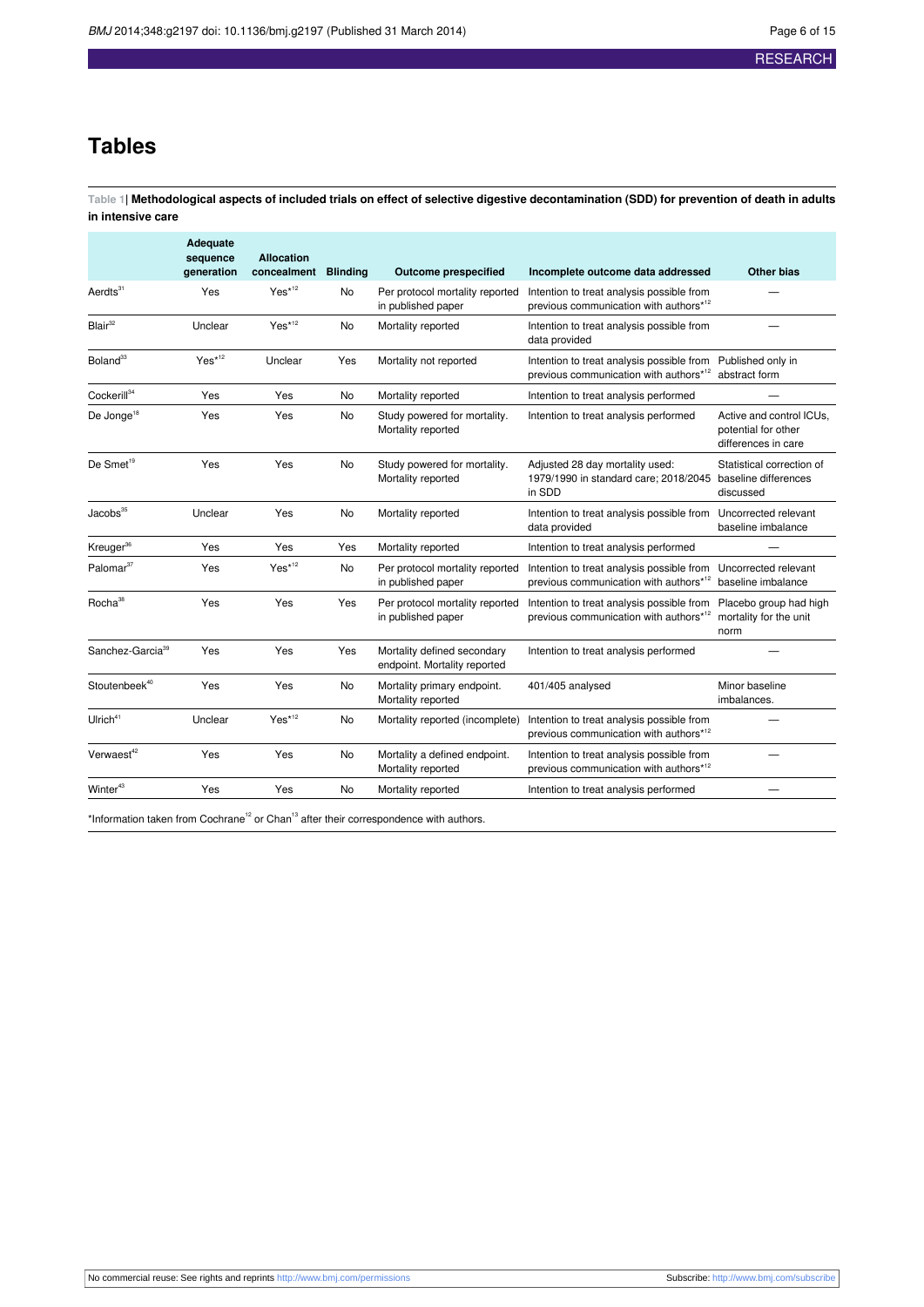<span id="page-6-0"></span>Table 2| Methodological aspects of included trials on effect of selective oropharyngeal decontamination (SOD) for prevention of death in **adults in intensive care**

| Adequate sequence<br>generation | <b>Allocation</b><br>concealment | <b>Blinding</b> | <b>Outcome prespecified</b>                                 | Incomplete outcome data<br>addressed                                                               | <b>Other bias</b>                                              |
|---------------------------------|----------------------------------|-----------------|-------------------------------------------------------------|----------------------------------------------------------------------------------------------------|----------------------------------------------------------------|
| Bergmans <sup>44</sup> Unclear  | Yes                              | Yes             | Mortality defined secondary<br>endpoint. Mortality reported | 226/245 patients analysed                                                                          |                                                                |
| Yes                             | Yes                              | <b>No</b>       | Study powered for mortality.<br>Mortality reported          | Adjusted 28 day mortality used:<br>1979/1990 in standard care;<br>1886/1904 in SOD                 | Statistical correction of<br>baseline differences<br>discussed |
| Unclear                         | $Yes^{*12}$                      | Yes             | Per protocol mortality reported in<br>published paper       | Intention to treat analysis possible<br>from previous communication with<br>authors* <sup>12</sup> |                                                                |
| Unclear                         | Unclear                          | Yes             | published paper                                             |                                                                                                    | Published only in<br>abstract form                             |
|                                 |                                  |                 |                                                             |                                                                                                    | Per protocol mortality reported in 96/116 patients analysed    |

\*Information taken from Cochrane<sup>12</sup> or Chan<sup>13</sup> after their correspondence with authors.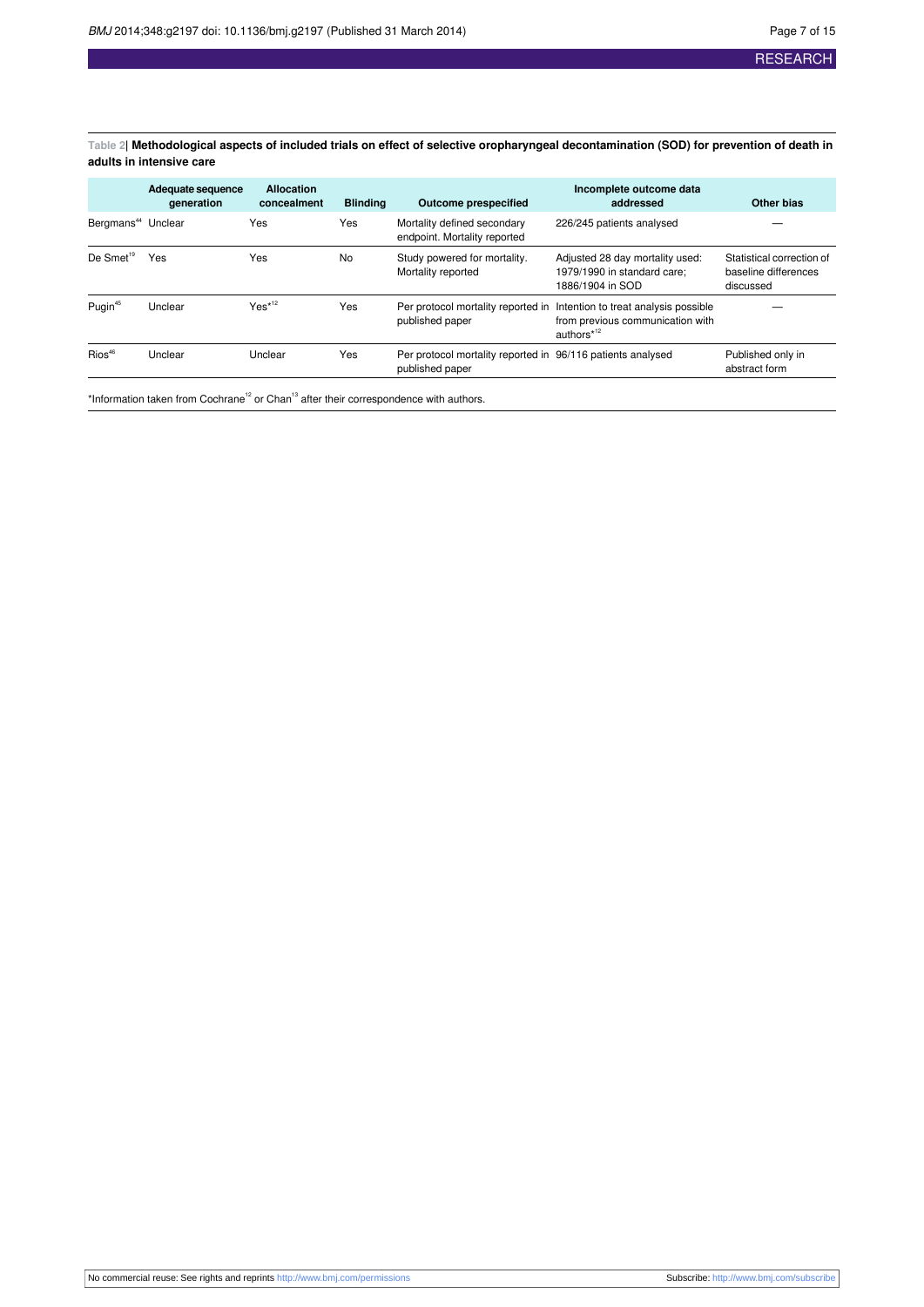<span id="page-7-0"></span>Table 3| Methodological aspects of included trials on effect of topical oropharyngeal chlorhexidine for prevention of death in adults in **intensive care**

|                                        | Adequate<br>sequence<br>qeneration | <b>Allocation</b><br>concealment | <b>Blinding</b> | <b>Outcome prespecified</b>                                                         | Incomplete outcome data<br>addressed                                                               | Other bias                          |
|----------------------------------------|------------------------------------|----------------------------------|-----------------|-------------------------------------------------------------------------------------|----------------------------------------------------------------------------------------------------|-------------------------------------|
| Bellissimo-<br>Rodrigues <sup>47</sup> | Unclear                            | Yes                              | Yes             | Mortality a defined secondary<br>endpoint. Mortality reported                       | 194/200 patients analysed. Reasons<br>for exclusions discussed                                     |                                     |
| Berry <sup>48</sup>                    | Yes                                | Yes                              | No              | Mortality not reported                                                              | Intention to treat data obtained from<br>author                                                    |                                     |
| Cabov <sup>49</sup>                    | Yes                                | Unclear                          | Yes             | Mortality reported                                                                  | Intention to treat analysis performed                                                              |                                     |
| Fourrier 2000 <sup>50</sup>            | Yes                                | Unclear                          | Partial         | Mortality reported                                                                  | Intention to treat analysis performed                                                              |                                     |
| Fourrier 2005 <sup>51</sup>            | Unclear                            | Yes                              | Yes             | Mortality a defined secondary<br>endpoint. Mortality reported                       | Intention to treat analysis performed Censored at 28                                               | days                                |
| Koeman <sup>52</sup>                   | Yes                                | Unclear                          | Yes             | Mortality defined secondary<br>endpoint. Mortality reported as<br>hazard ratio only | Intention to treat analysis possible<br>from previous communication with<br>authors* <sup>13</sup> |                                     |
| MacNaughton <sup>53</sup>              | Unclear                            | Unclear                          | Yes             | Mortality not reported                                                              | Unclear                                                                                            | Published only in<br>abstract form  |
| $M$ unro $54$                          | Yes                                | Unclear                          | No              | population)                                                                         | Mortality reported (subgroup of total Intention to treat data obtained from<br>author              | Stopped<br>intervention at day<br>7 |
| Panchabhai <sup>55</sup>               | Unclear                            | Unclear                          | No              | Mortality a defined secondary<br>endpoint. Per protocol mortality<br>reported       | 471/512 patients analysed. Reasons<br>for exclusions discussed                                     |                                     |
| Scannapieco <sup>56</sup>              | Yes                                | Yes                              | Yes             | Mortality a defined secondary<br>endpoint Mortality reported                        | Intention to treat data obtained from Censored at 21<br>author                                     | days                                |
| Tantipong <sup>57</sup>                | Unclear                            | Unclear                          | No              | Mortality reported                                                                  | Intention to treat analysis performed                                                              |                                     |

\*Information taken from Cochrane<sup>12</sup> or Chan<sup>13</sup> after their correspondence with authors.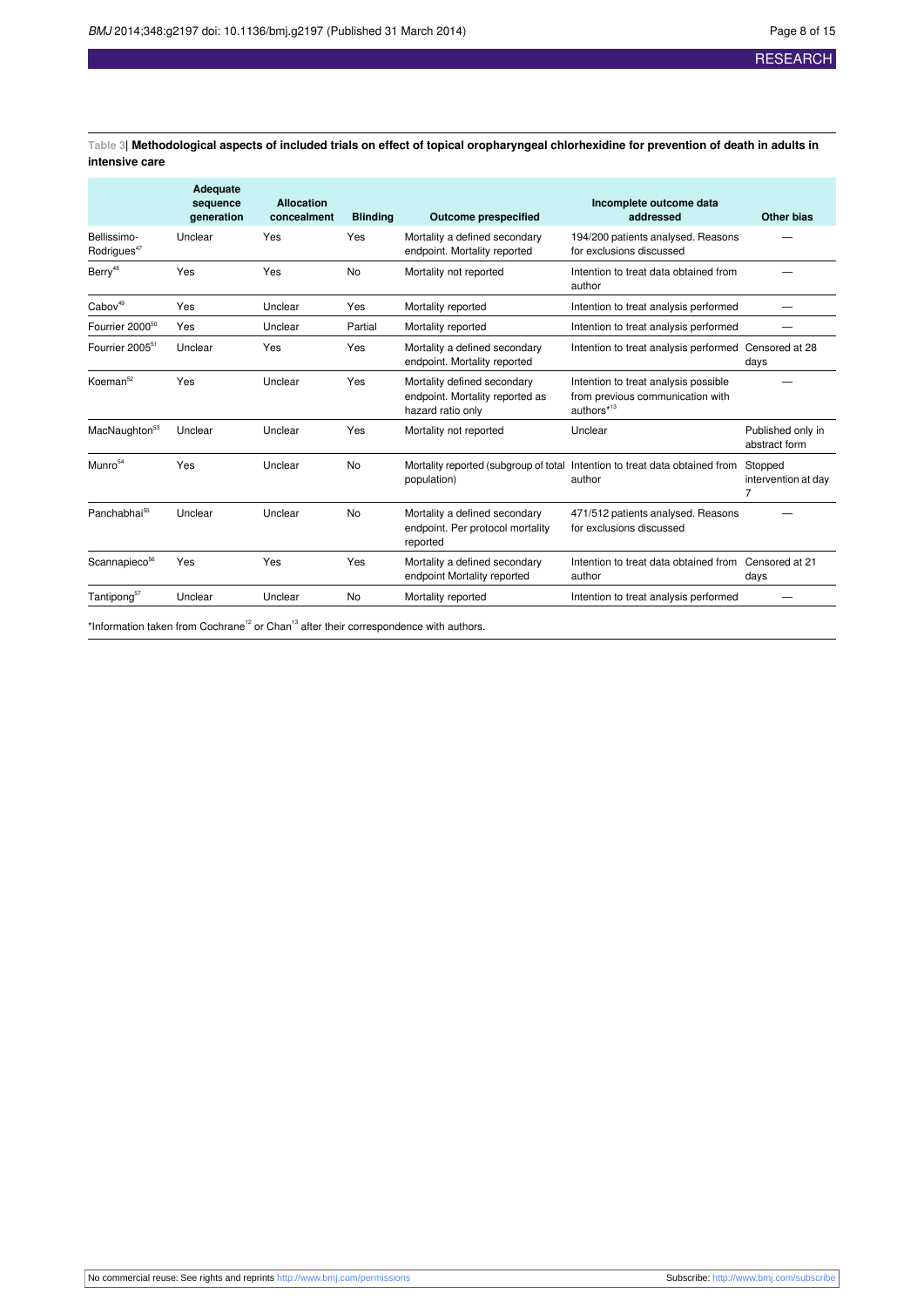<span id="page-8-0"></span>Table 4 Other aspects of included trials on effect of selective digestive decontamination (SDD) for prevention of death in adults in intensive **care**

|                                         | <b>Topical drugs</b>                                       | Intravenous<br>drugs                          | <b>Control group</b>                                                                                                               | <b>Accrual period</b>                                               | Population                                       | Place study<br>undertaken                                    | Projected<br>ventilator or<br><b>ICU time</b>                    | <b>Timing of</b><br>outcome                                           |
|-----------------------------------------|------------------------------------------------------------|-----------------------------------------------|------------------------------------------------------------------------------------------------------------------------------------|---------------------------------------------------------------------|--------------------------------------------------|--------------------------------------------------------------|------------------------------------------------------------------|-----------------------------------------------------------------------|
| Aerdts <sup>31</sup>                    | Polymyxin,<br>Norfloxacin,<br>Amphotericin                 | Cefotaxime 500<br>mg TDS/5 days               | No antibiotic<br>prophylaxis. 2<br>control groups:<br>either penicillin or<br>cephalosporin<br>based<br>therapeutic<br>antibiotics | May 1986-Sep<br>1987                                                | Mixed                                            | Nijmegen,<br>Netherlands                                     | >5 days of<br>mechanical<br>ventilation                          | ICU<br>discharge                                                      |
| $B$ lair <sup>32</sup>                  | Polymyxin,<br>Tobramycin,<br>Amphotericin                  | Cefotaxime 50                                 | Standard<br>mg/kg/day/4 days antibiotic therapy                                                                                    | Sep1988-Jan1990 Mixed, 93%                                          | ventilated                                       | Belfast, UK                                                  | >48 hr in ICU                                                    | ICU<br>discharge                                                      |
| Boland <sup>33</sup>                    | Polymyxin,<br>Tobramycin,<br>Nystatin                      | Cefotaxime/3<br>days                          | Placebo                                                                                                                            | Not specified                                                       | Multiple<br>trauma, all<br>ventilated            | Charleston,<br>WV, US                                        | >5 days<br>intubated                                             | <b>ICU</b><br>discharge                                               |
| Cockerill <sup>34</sup>                 | Polymyxin,<br>Gentamicin,<br>Nystatin                      | Cefotaxime 1 g<br>TDS/3 days                  | No antibiotic<br>prophylaxis                                                                                                       | 1986-1989                                                           | Mixed,<br>uninfected,<br>85% ventilated          | US                                                           | Rochester, MN, >3 days in ICU                                    | ICU<br>discharge                                                      |
| De Jonge <sup>18</sup>                  | Polymyxin,<br>Tobramycin,<br>Amphotericin                  | Cefotaxime 1 g<br>QDS/4 days                  | No antibiotic<br>prophylaxis                                                                                                       | Sep 1999- Dec<br>Mixed, 85%<br>2001<br>ventilated                   |                                                  | Amsterdam,<br>Netherlands                                    | >48 hr of<br>mechanical<br>ventilation or 3<br>days in ICU       | ICU<br>discharge                                                      |
| De Smet <sup>19</sup>                   | Polymyxin,<br>Tobramycin,<br>Amphotericin                  | Cefotaxime 1 g<br>QDS/4 days, or<br>none.     | No antibiotic<br>prophylaxis                                                                                                       | May 2004-July<br>2006                                               | Mixed, 90%<br>ventilated                         | Multiple sites<br>(13),<br>Netherlands                       | >48 hr of<br>mechanical<br>ventilation or 3<br>days in ICU       | 28 days                                                               |
| Jacobs <sup>35</sup>                    | Polymyxin,<br>Tobramycin,<br>Amphotericin                  | Cefotaxime 50<br>mg/kg/day/4 days management. | Normal<br>Low gastric pH<br>encouraged.                                                                                            | July 1989-Aug<br>1990                                               | Mixed, 50%<br>neurological,<br>all ventilated    | Cardiff, UK                                                  | >3 days in ICU                                                   | Unclear                                                               |
| Kreuger <sup>36</sup>                   | Polymyxin,<br>Gentamicin<br>(Vancomycin &<br>Amphotericin) | Ciprofloxacin 400 Placebo<br>mg BD/4 days     |                                                                                                                                    | 2.5 yr, dates not<br>given (published<br>2002)                      | 90% surgical<br>and trauma                       | 2 sites,<br>Tübingen,<br>Germany                             | >48 hr in ICU                                                    | ICU<br>discharge                                                      |
| Palomar <sup>37</sup>                   | Polymyxin,<br>Tobramycin,<br>Amphotericin                  | Cefotaxime 1 g<br>TDS/4 days                  | No antibiotic<br>prophylaxis                                                                                                       | July 1989- July<br>1991                                             | Mixed,<br>uninfected                             | Multiple sites<br>(10), Catalonia,<br>Spain                  | >4 days of<br>mechanical<br>ventilation                          | ICU<br>discharge                                                      |
| Rocha <sup>38</sup>                     | Polymyxin,<br>Tobramycin,<br>Amphotericin                  | Cefotaxime 2 g<br>TDS/4 days                  | Placebo                                                                                                                            | 14 months, dates<br>not given<br>(published 1992)                   | La Coruna,<br>80% trauma,<br>uninfected<br>Spain |                                                              | >3 days of<br>mechanical<br>ventilation and ><br>5 days ICU stay | ICU<br>discharge                                                      |
| Sanchez-Garcia <sup>39</sup> Polymyxin, | Gentamıcın,<br>Amphotericin                                | Ceftriaxone 2 g<br>OD/3 days                  | Placebo                                                                                                                            | Not stated<br>(published 1998)                                      | Mixed, 70%<br>medical                            | Multiple sites<br>(5), Madrid,<br>Spain                      | >48 hr of<br>intubation                                          | ICU<br>aischarge                                                      |
| Stoutenbeek <sup>40</sup>               | Polymyxin,<br>Tobramycin,<br>Amphotericin                  | Cefotaxime 1 g<br>QDS/4 days                  | Standard<br>antibiotic therapy 1994<br>for each centre                                                                             | Oct 1991-June                                                       | Blunt multi<br>trauma, all<br>ventilated         | Multiple sites<br>(17): Europe,<br>Australia, New<br>Zealand | Not a criterion                                                  | ICU<br>discharge or<br>up to 2<br>weeks<br>following ICU<br>discharge |
| Ulrich <sup>41</sup>                    | Polymyxin,<br>Norfloxacin,<br>Amphotericin                 | Trimethoprim 500 Appropriate<br>mg OD/3 days  | perioperative<br>prophylaxis                                                                                                       | Oct 1986-Sep<br>1987                                                | Mixed                                            | Hague,<br>Netherlands                                        | >5 days in ICU                                                   | ICU<br>discharge                                                      |
| Verwaest <sup>42</sup>                  | Ofloxacin,<br>Amphotericin                                 | Ofloxacin 200 mg Conventional<br>OD/4 days    | antibiotic policy                                                                                                                  | 19 months, dates<br>not given<br>(published 1997)                   | 75% surgical,<br>third cardiac                   | Leuven,<br>Belgium                                           | >48 hr of<br>mechanical<br>ventilation                           | ICU<br>discharge                                                      |
| Winter <sup>43</sup>                    | Polymyxin,<br>Tobramycin,<br>Amphotericin                  | Ceftazidime 50<br>mg/kg/day/3 days            |                                                                                                                                    | Nothing specified 22 months, dates<br>not given<br>(published 1992) | Mixed                                            | Bristol, UK                                                  | >48 hr in ICU                                                    | Hospital<br>discharge                                                 |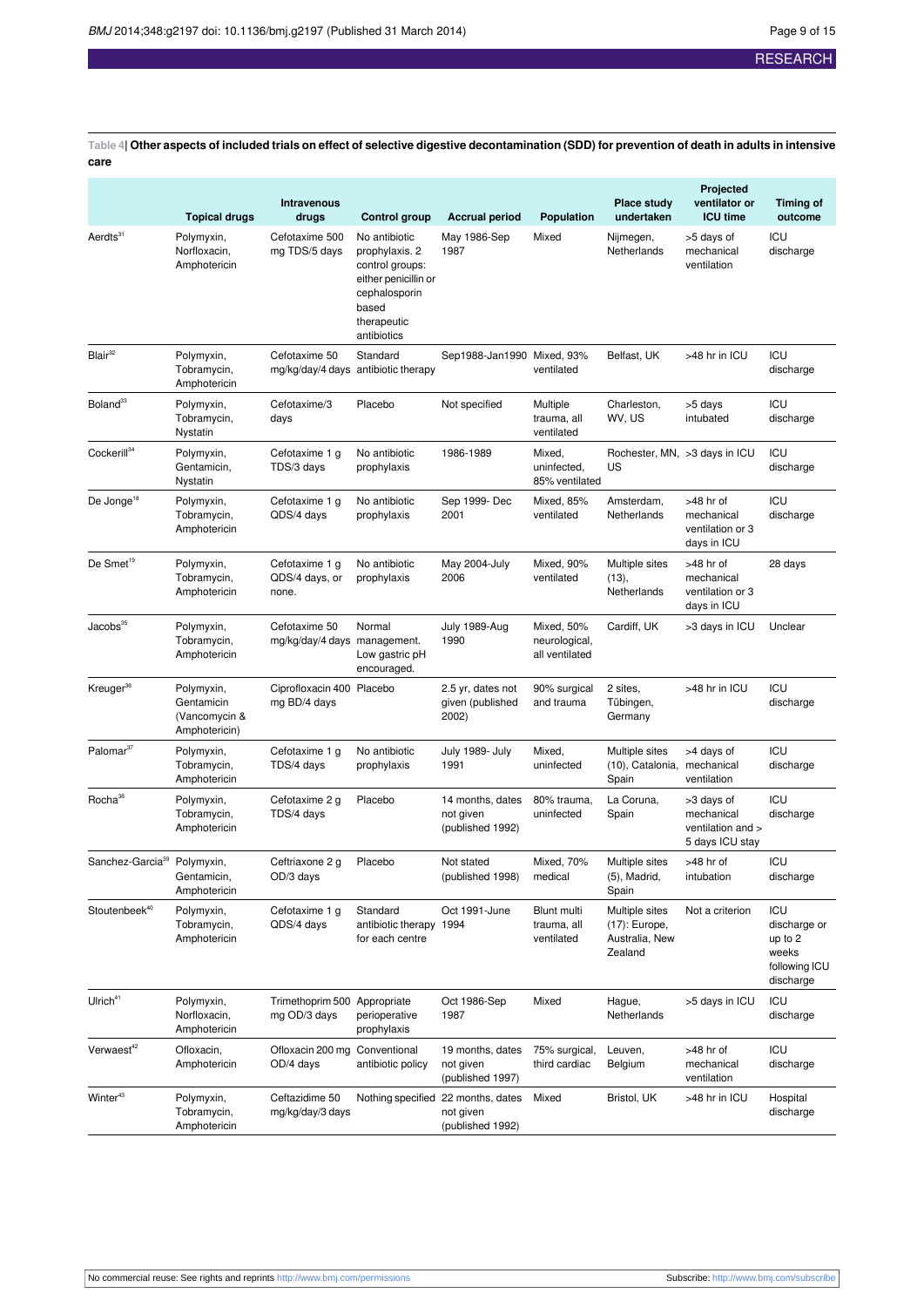<span id="page-9-0"></span>Table 5| Other aspects of included trials on effect of selective oropharyngeal decontamination (SOD) for prevention of death in adults in **intensive care**

|                     | <b>Topical drugs</b>                                              | <b>Control aroup</b> | <b>Accrual period</b> | <b>Population</b>               | Place study<br>undertaken          | Projected ventilator or<br><b>ICU time</b> | Timing of<br>outcome |
|---------------------|-------------------------------------------------------------------|----------------------|-----------------------|---------------------------------|------------------------------------|--------------------------------------------|----------------------|
|                     | Bergmans <sup>44</sup> Gentamicin, Polymyxin,<br>Vancomycin / QDS | Placebo              | Sep 1994-Dec<br>1996  | Mixed ICU, all<br>ventilated    | Multiple sites (3),<br>Netherlands | >48 hr of mechanical<br>ventilation        | ICU discharge        |
| Pugin <sup>45</sup> | Polymyxin, Neomycin,<br>Vancomycin / 4 hourly                     | Placebo              | Apr-Nov 1989          | Surgical ICU, all<br>ventilated | Geneva, Switzerland                | >48 hr of intubation                       | Hospital discharge   |
| $Rios^{46}$         | Polymyxin, Gentamicin /<br>TDS                                    | Placebo              | Uncertain             | Uncertain                       | Buenos Aires.<br>Argentina         | >4 days of mechanical<br>ventilation       | Unclear              |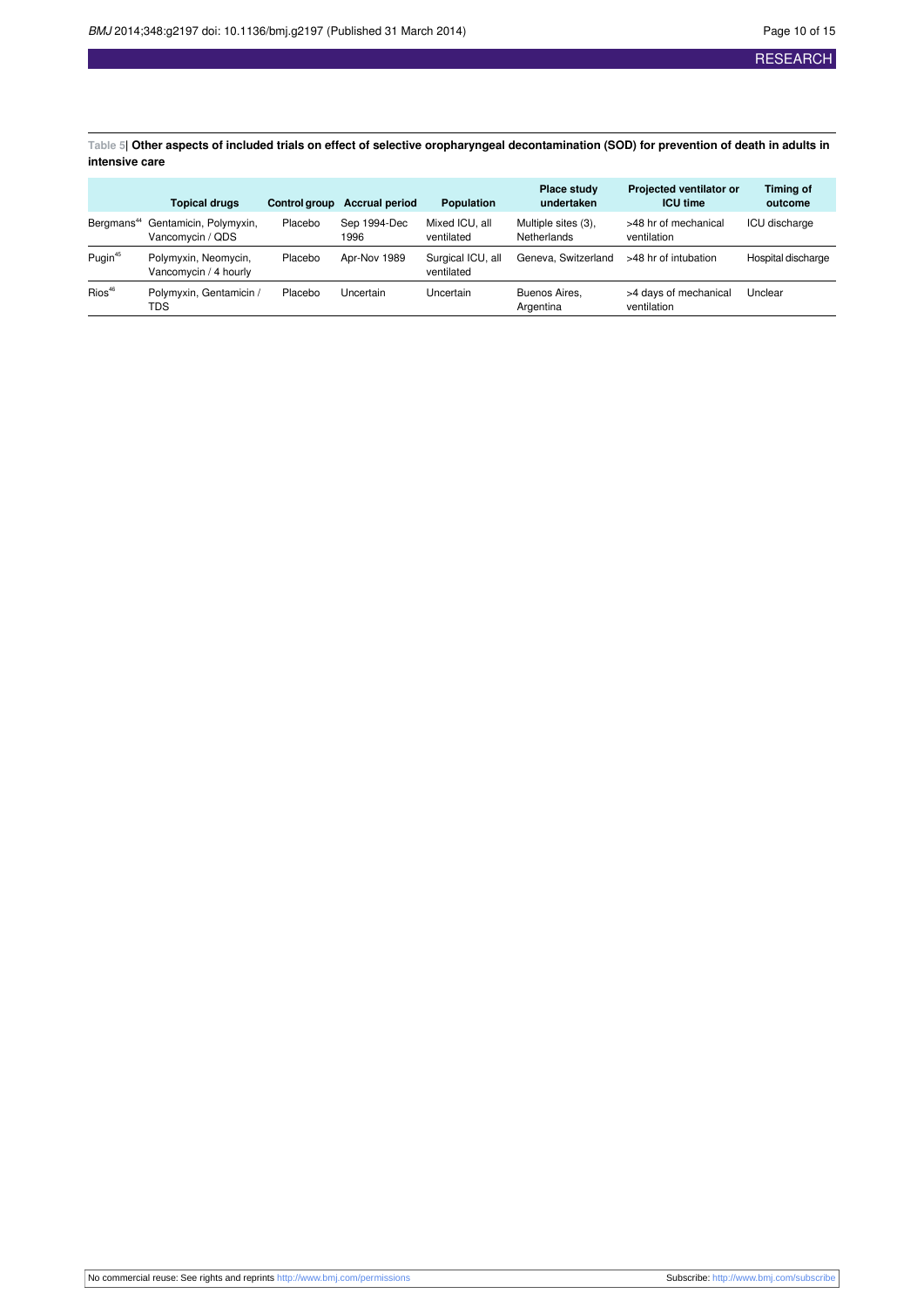|                                          | <b>Chlorhexidine</b>          | <b>Control group</b>                            | <b>Accrual period</b>                                                       | <b>Population</b>                                                                                      | Place study<br>undertaken            | <b>Projected ventilator</b><br>or ICU time                | <b>Timing of</b><br>outcome |
|------------------------------------------|-------------------------------|-------------------------------------------------|-----------------------------------------------------------------------------|--------------------------------------------------------------------------------------------------------|--------------------------------------|-----------------------------------------------------------|-----------------------------|
| Bellissimo-<br>Rodrigues <sup>47</sup>   | 0.12% solution<br><b>TDS</b>  | Placebo                                         | Mar 2006-Feb 2008 Mixed ICU, 69%                                            | ventilated                                                                                             | Sao Paulo, Brazil                    | >48 hr in ICU                                             | ICU discharge               |
| Berry <sup>48</sup>                      | 0.2% solution BD              | Either water or<br>rinses                       | Uncertain, 15 month Mixed ICU, 100%<br>bicarbonate mouth recruitment period | ventilated                                                                                             | Sydney, Australia                    | Not specified                                             | ICU discharge               |
| Cabov <sup>49</sup>                      | 0.2% gel TDS                  | Placebo                                         | Mar 2008- Dec<br>2008                                                       | Surgical ICU, 100%<br>ventilated                                                                       | Zagreb, Croatia                      | >3 days in ICU and<br>requiring mechanical<br>ventilation | <b>ICU</b> discharge        |
| Fourrier 2000 <sup>50</sup> 0.2% gel TDS |                               | Bicarbonate<br>mouth rinses                     | June 1997- July<br>1998                                                     | Mixed ICU, 100%<br>ventilated                                                                          | Lille, France                        | >5 days in ICU and<br>requiring mechanical<br>ventilation | Unclear                     |
| Fourrier 2005 <sup>51</sup>              | 0.2% gel TDS                  | Placebo                                         | Jan 2001-Sep 2002 Mixed ICU, 100%                                           | ventilated                                                                                             | Multiple sites (6),<br>Lille, France | >5 days in ICU and<br>requiring mechanical<br>ventilation | 28 days                     |
| Koeman <sup>52</sup>                     | 2% gel QDS                    | Placebo                                         | Feb 2001 - Mar<br>2003                                                      | Mixed ICU, 100%<br>ventilated                                                                          | Multiple sites (7),<br>Netherlands   | >48 hr of mechanical<br>ventilation                       | ICU discharge               |
| MacNaughton <sup>53</sup> 0.2% BD        |                               | Placebo                                         | Uncertain                                                                   | Mixed ICU, 100%<br>ventilated                                                                          | Plymouth, UK                         | >48 hr of mechanical<br>ventilation                       | ICU discharge               |
| Munro <sup>54</sup>                      | 0.12% solution<br><b>BD</b>   | Either usual care<br>or toothbrushing<br>groups | Uncertain                                                                   | Mixed ICU, 100%<br>ventilated                                                                          | Richmond, VA, US Not specified.      |                                                           | Hospital<br>discharge       |
| Panchabhai <sup>55</sup>                 | 0.12% solution<br><b>BD</b>   | 0.01% potassium<br>permanganate                 | Uncertain, 8 month<br>recruitment period                                    | Mediconeuro ICU,<br>171/471 ventilated                                                                 | Mumbai, India                        | $>$ 48 hr in ICU                                          | ICU discharge               |
| Scannapieco <sup>56</sup>                | 0.12% solution<br>OD or BD    | Placebo                                         | Mar 2004-Nov 2007                                                           | Trauma ICU, 100%<br>ventilated                                                                         | Buffalo, NY, US                      | Not specified                                             | 21 days                     |
| Tantipong <sup>57</sup>                  | 2% solution QDS Normal saline |                                                 | Jan 2006-Mar 2007                                                           | Surgical or medical ICU Bangkok, Thailand Not specified<br>or general medical<br>ward, 100% ventilated |                                      |                                                           | Unclear                     |

<span id="page-10-0"></span>Table 6| Other aspects of included trials on effect of oropharyngeal chlorhexidine for prevention of death in adults in intensive care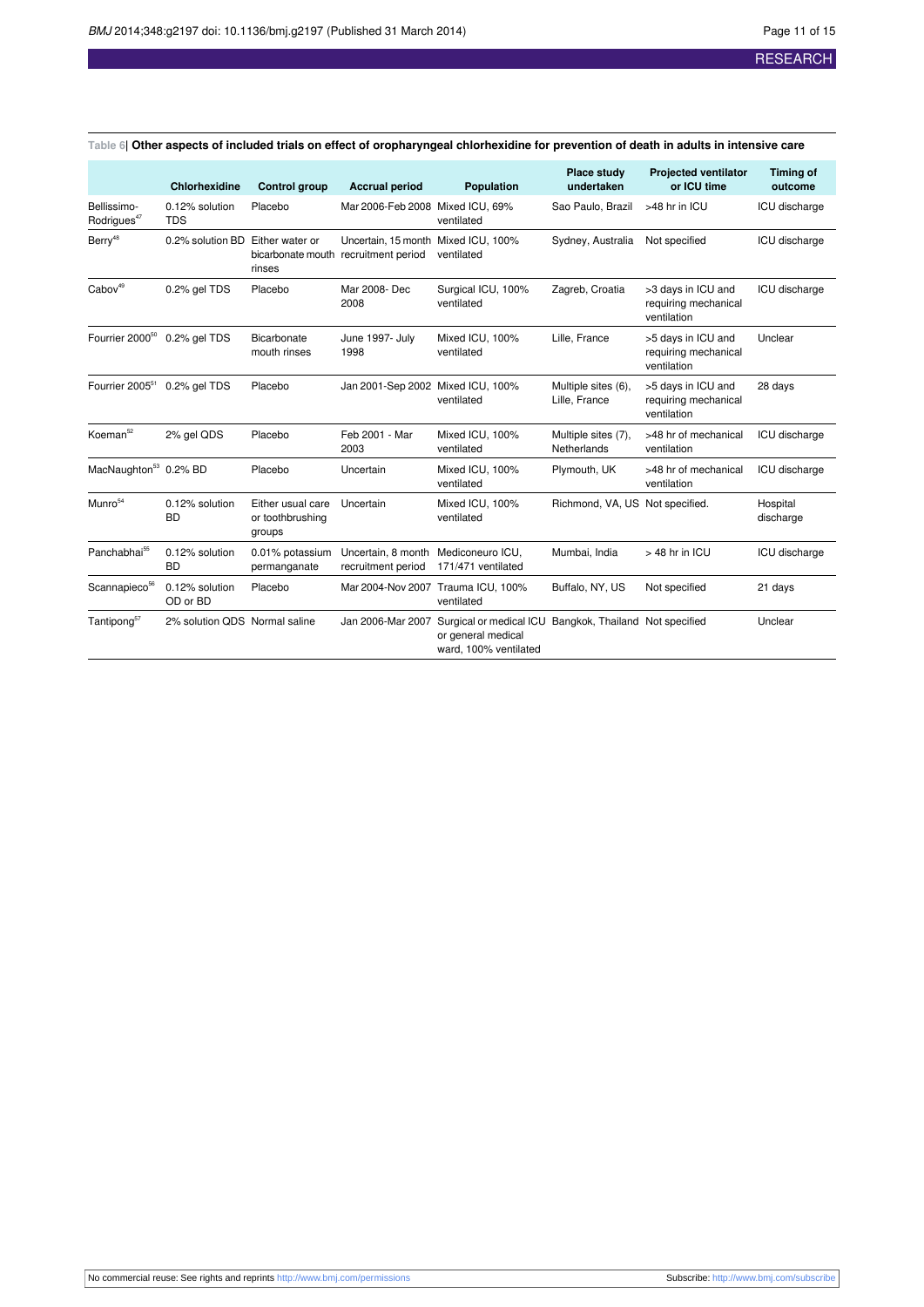<span id="page-11-0"></span>Table 7| Results of meta-analyses of effect of selective digestive decontamination (SDD), selective oropharyngeal decontamination (SOD), **and topical oropharyngeal chlorhexidine for prevention of death in adults in intensive care**

|                                               | OR (95% CI/CrI)               |                                      |  |  |  |  |  |  |
|-----------------------------------------------|-------------------------------|--------------------------------------|--|--|--|--|--|--|
| Comparison                                    | Direct evidence               | Mixed (direct and indirect) evidence |  |  |  |  |  |  |
| Chlorhexidine $v$ control 1.25 (1.05 to 1.50) |                               | 1.23 (0.99 to 1.49)                  |  |  |  |  |  |  |
| SDD v control                                 | 0.73 (0.64 to 0.84)           | $0.74$ (0.63 to 0.86)                |  |  |  |  |  |  |
| SOD v control                                 | $0.85(0.74 \text{ to } 0.97)$ | $0.82$ (0.62 to 1.02)                |  |  |  |  |  |  |
| SDD v chlorhexidine                           |                               | 0.61 (0.47 to 0.78)                  |  |  |  |  |  |  |
| SOD v chlorhexidine                           |                               | $0.67$ (0.48 to 0.91)                |  |  |  |  |  |  |
| $SDD$ $v$ $SOD$                               | $0.97(0.79 \text{ to } 1.18)$ | $0.91$ (0.70 to 1.19)                |  |  |  |  |  |  |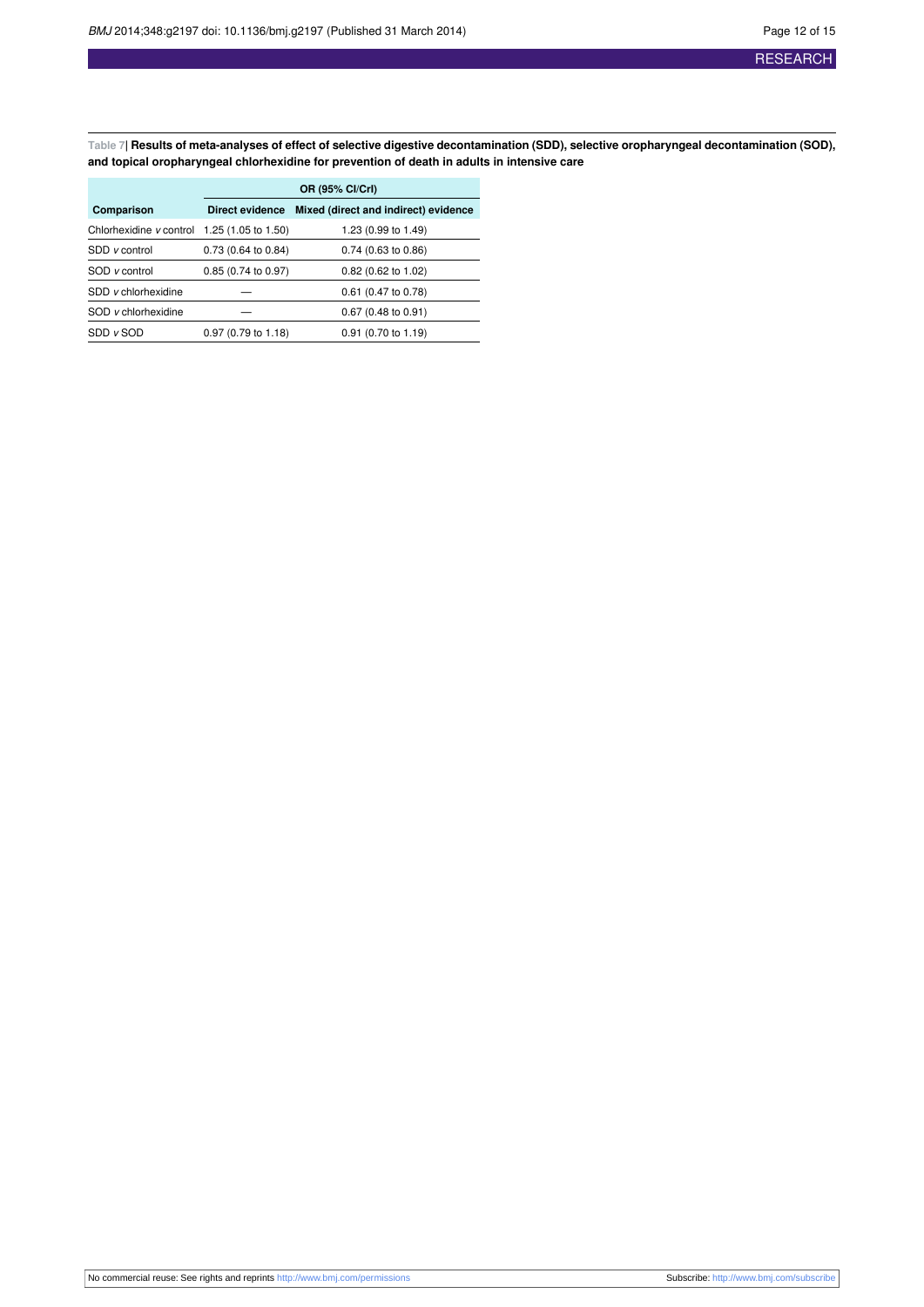<span id="page-12-0"></span>Table 8| Probabilistic ranking of interventions and estimated probability of death in adults in intensive care treated with selective digestive **decontamination (SDD), selective oropharyngeal decontamination (SOD), or topical oropharyngeal chlorhexidine**

|               |   |       | Intervention Rank Estimated probability of death Probability of intervention being best |
|---------------|---|-------|-----------------------------------------------------------------------------------------|
| <b>SDD</b>    |   | 0.213 | 0.740                                                                                   |
| SOD           | 2 | 0.228 | 0.260                                                                                   |
| Control       |   | 0.266 | < 0.001                                                                                 |
| Chlorhexidine | 4 | 0.305 | < 0.001                                                                                 |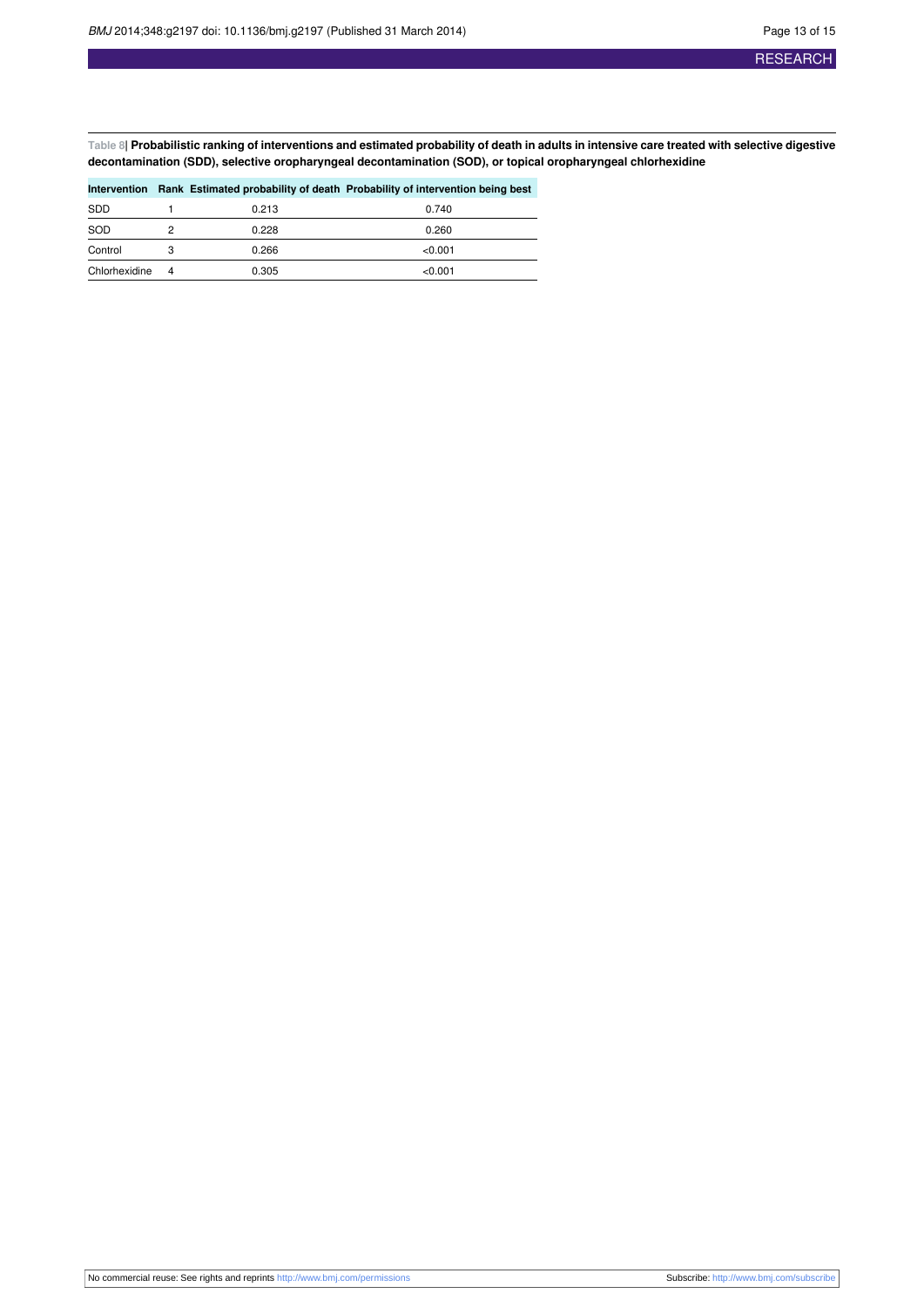## **Figures**

<span id="page-13-0"></span>

<span id="page-13-1"></span>Fig 1 Inclusion of studies in analysis of effect of selective digestive decontamination (SDD), selective oropharyngeal decontamination (SOD), and topical oropharyngeal chlorhexidine for prevention of death in adults in intensive care

| Study                                                    | Log odds<br>ratio (SE) | <b>Treatment Control</b> |      |                | Odds ratio<br>(95% CI) |                | Weight<br>$(\%)$ | Odds ratio<br>(95% CI)        |
|----------------------------------------------------------|------------------------|--------------------------|------|----------------|------------------------|----------------|------------------|-------------------------------|
| Ulrich 1989                                              | $-0.72(0.33)$          | 55                       | 57   |                |                        |                | 4                | 0.48(0.25 to 0.93)            |
| Aerdts 1991                                              | $-0.41(0.62)$          | 28                       | 60   |                |                        |                | $\mathbf{1}$     | $0.67$ (0.20 to 2.25)         |
| <b>Blair 1991</b>                                        | $-0.28(0.29)$          | 161                      | 170  |                |                        |                | 5                | 0.76 (0.43 to 1.34)           |
| Boland 1991                                              | $-0.76(0.90)$          | 32                       | 32   |                |                        |                | $\langle 1$      | 0.47(0.08 to 2.73)            |
| Rocha 1992                                               | $-0.63(0.30)$          | 74                       | 77   |                |                        |                | 5                | 0.53(0.30 to 0.95)            |
| Jacobs 1992                                              | $-0.79(0.40)$          | 45                       | 46   |                |                        |                | 3                | 0.45(0.21 to 0.99)            |
| Cockerill 1992                                           | $-0.65(0.47)$          | 75                       | 75   |                |                        |                | $\overline{2}$   | $0.52(0.21$ to $1.31)$        |
| Winter 1992                                              | $-0.30(0.28)$          | 91                       | 92   |                |                        |                | 5                | $0.74$ (0.43 to 1.27)         |
| Verwaest 1997                                            | 0.20(0.24)             | 220                      | 220  |                |                        |                | $\overline{7}$   | 1.22 (0.77 to 1.94)           |
| Palomar 1997                                             | $-0.03(0.43)$          | 50                       | 49   |                |                        |                | 2                | $0.97(0.42 \text{ to } 2.25)$ |
| Sanchez-Garcia 1998                                      | $-0.34(0.22)$          | 131                      | 140  |                |                        |                | 8                | $0.71(0.46 \text{ to } 1.11)$ |
| Kreuger 2002                                             | $-0.50(0.20)$          | 265                      | 262  |                |                        |                | 9                | 0.61(0.41 to 0.90)            |
| de Jonge 2003                                            | $-0.53(0.17)$          | 466                      | 468  |                |                        |                | 12               | $0.59(0.42 \text{ to } 0.81)$ |
| Stoutenbeek 2007                                         | $-0.07(0.24)$          | 201                      | 200  |                |                        |                | 7                | $0.94(0.59 \text{ to } 1.49)$ |
| De Smet 2009                                             | $-0.19(0.08)$          | 2018                     | 1979 |                |                        |                | 31               | $0.83(0.72 \text{ to } 0.96)$ |
| Total (95% CI)                                           |                        | 3912                     | 3927 |                |                        |                | 100              | $0.73(0.64 \text{ to } 0.84)$ |
| Test for heterogeneity: $\tau^2$ =0.01, $\chi^2$ =16.17, |                        |                          |      | 0.01<br>0.1    | 1                      | 10             | 100              |                               |
| df=14, P=0.30, $1^2$ =13%                                |                        |                          |      | <b>Favours</b> |                        | <b>Favours</b> |                  |                               |
| Test for overall effect: z=4.67, P<0.001                 |                        |                          |      | experimental   |                        | control        |                  |                               |

Fig 2 Forest plot of intervention-control pairwise meta-analysis of selective digestive decontamination v control in adult patients in intensive care